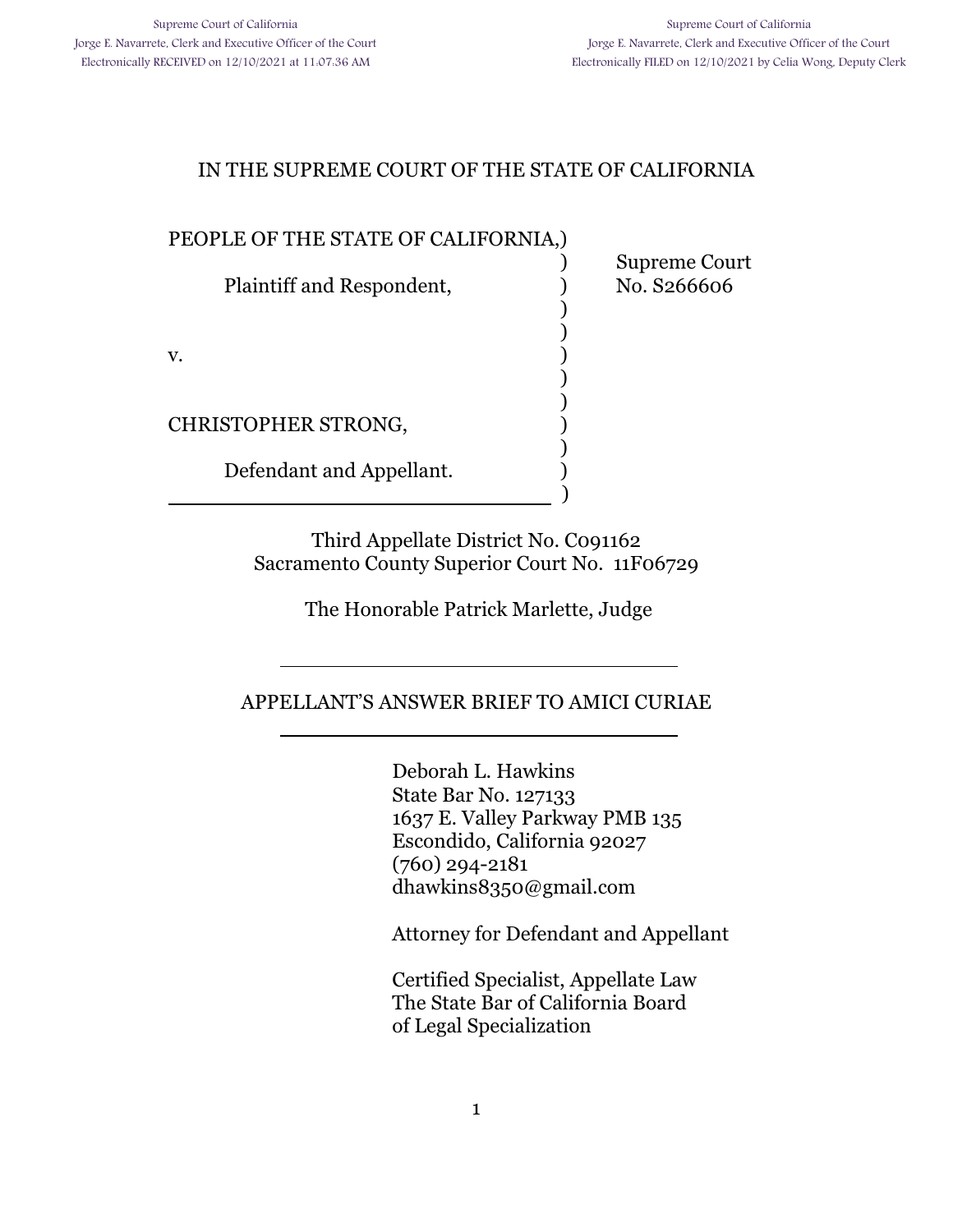## **TABLE OF CONTENTS**

| I.   |                | A PRE-BANKS AND CLARK PETITIONER'S                           |
|------|----------------|--------------------------------------------------------------|
|      |                | <b>STATEMENT OF A PRIMA FACIE CASE RESTS</b>                 |
|      |                | UPON THIS COURT'S DECISION IN BANKS AND                      |
|      |                | DOES NOT REST UPON THE DOCTRINE OF                           |
|      |                |                                                              |
| II.  |                | THE SPLIT BETWEEN THE LEGISLATURE'S                          |
|      |                | UNDERSTANDING OF THE BANKS DECISION AND                      |
|      |                | THE VIEW OF BANKS BY THE COURTS OF APPEAL                    |
|      |                |                                                              |
| III. |                | THE DOCTRINE OF COLLATERAL ESTOPPEL DOES                     |
|      |                | <b>NOT RESOLVE THE SPLIT BETWEEN THE</b>                     |
|      |                | <b>LEGISLATIVE UNDERSTANDING OF BANKS AND</b>                |
|      |                | THE JUDICIAL VIEW OF THAT DECISION  11                       |
|      | $\mathbf{A}$ . | THE DOCTRINE OF COLLATERAL ESTOPPEL                          |
|      |                |                                                              |
|      | <b>B.</b>      | <b>COLLATERAL ESTOPPEL DOES NOT ANSWER</b>                   |
|      |                | THE QUESTION OF LAW IN THIS CASE  13                         |
|      |                | (1)                                                          |
|      |                | "ACTUALLY LITIGATED" $\ldots \ldots \ldots \ldots$ 14<br>(2) |
|      | $\mathbf{C}$ . | WHY THE LEGISLATIVE VIEW OF BANKS                            |
|      |                | <b>IS THE CORRECT VIEW: BANKS CHANGED</b>                    |
|      |                | THE LAW OF AGGRAVATED FELONY                                 |
|      |                |                                                              |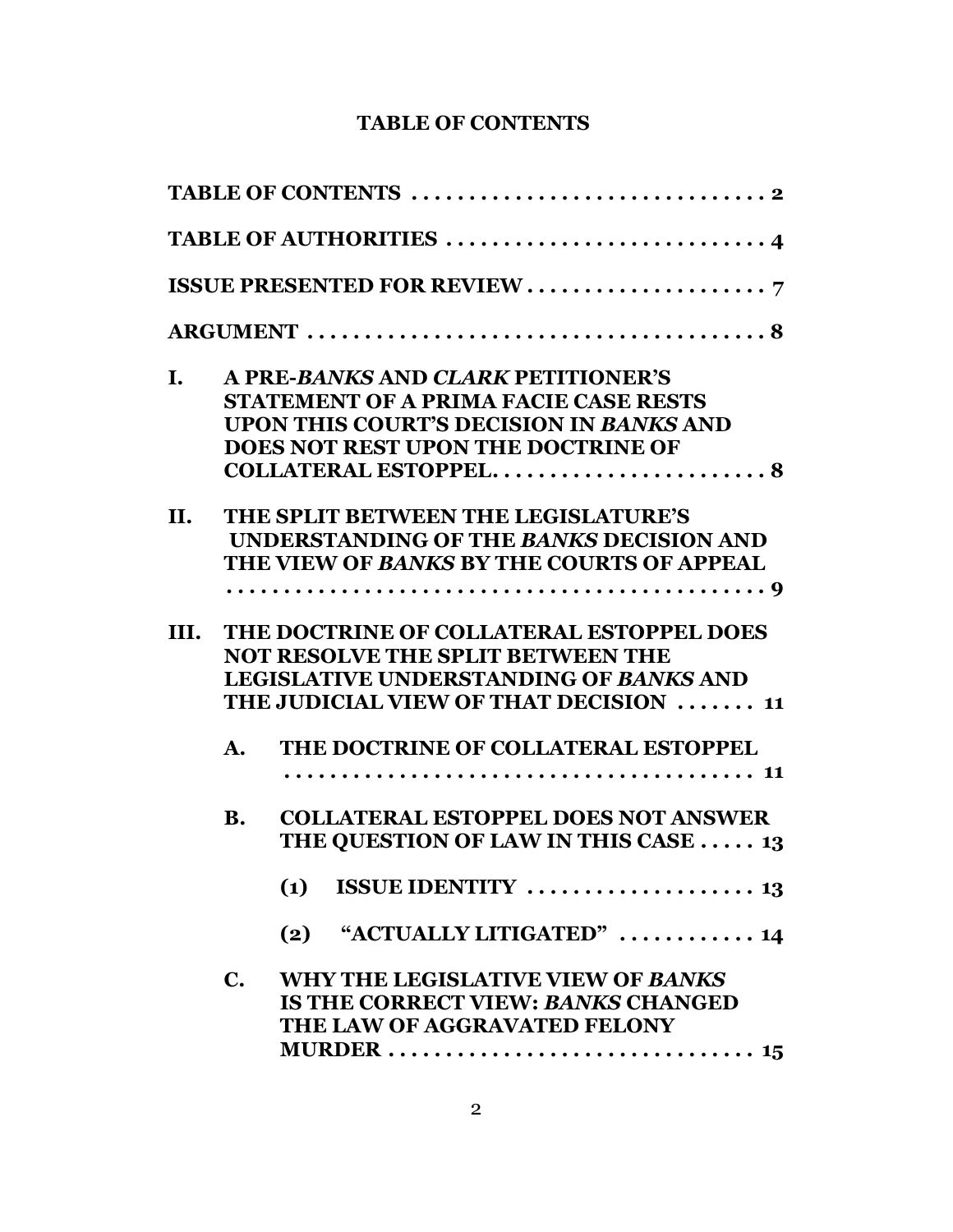| IV.                    | THE LANGUAGE OF SECTION 1170.95, NOT THE        |
|------------------------|-------------------------------------------------|
|                        | DOCTRINE OF COLLATERAL ESTOPPEL, IS THE         |
|                        | <b>AUTHORITY FOR TRIAL COURT DETERMINATIONS</b> |
|                        | OF THE EXISTENCE OF A PRIMA FACIE CASE          |
|                        |                                                 |
| $\mathbf{V}_{\bullet}$ | THE DOCTRINE OF COLLATERAL ESTOPPEL DOES        |
|                        | NOT ELUCIDATE THE SUBSTANCE OF THE              |
|                        | <b>ELEMENTS OF AGGRAVATED FELONY MURDER</b>     |
|                        | UNDER SECTION 189, SUBDIVISION $(E)(3)$ 25      |
| VI.                    | THE PUBLIC POLICY UNDERLYING SECTION            |
|                        | 1170.95 DEMONSTRATES THAT THE LEGISLATURE       |
|                        | <b>INTENDED FOR PRE-BANKS AND CLARK</b>         |
|                        | PETITIONERS TO HAVE THE BENEFIT OF THE          |
|                        |                                                 |
|                        |                                                 |
|                        |                                                 |
|                        | CERTIFICATE OF WORD COUNT33                     |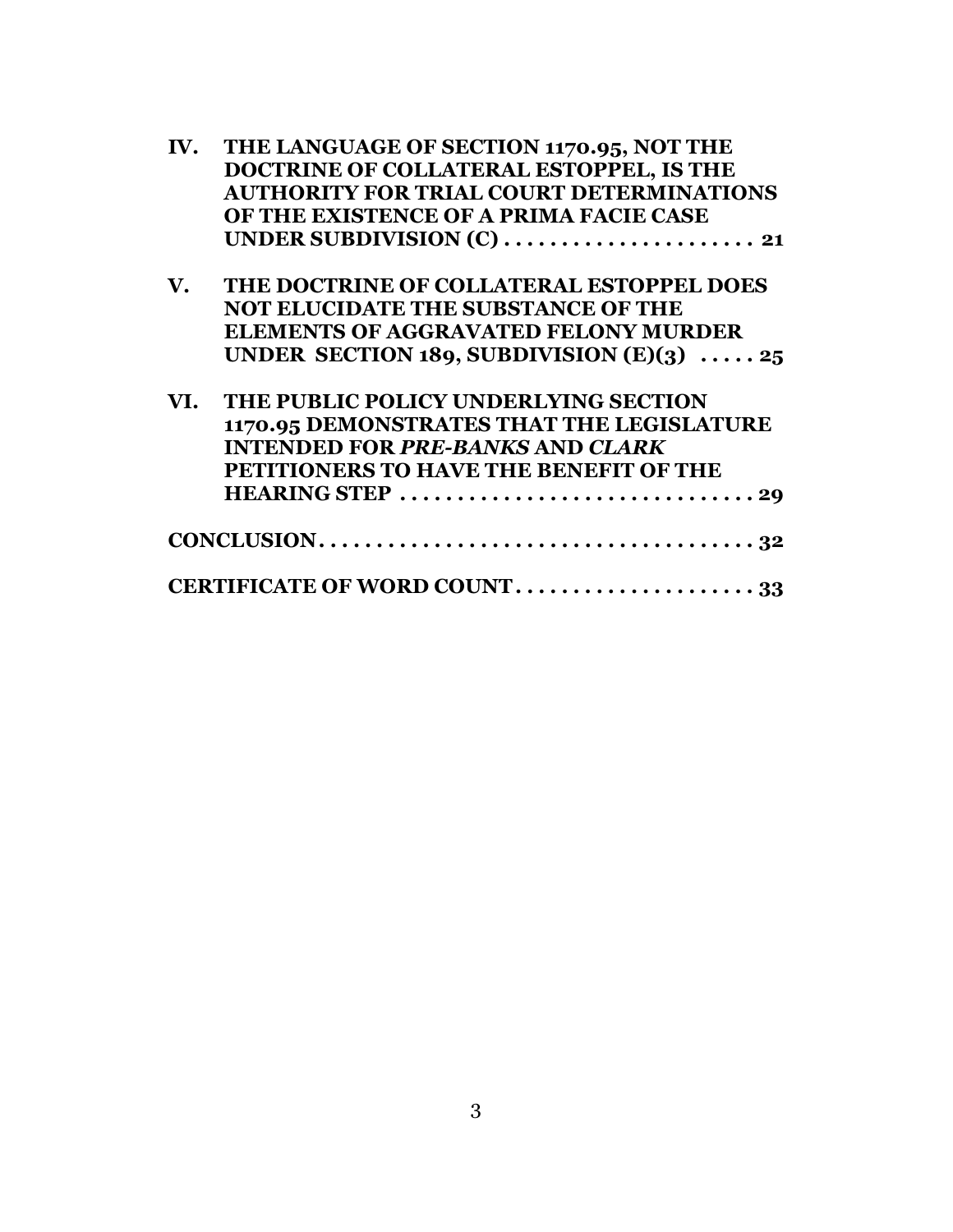# **TABLE OF AUTHORITIES**

## **CASES**

| Ashe v. Swenson (1970) 397 U.S. 436 [ 90 S. Ct. 1189, 25 L. Ed. 2d         |
|----------------------------------------------------------------------------|
| <i>Fiore v. White</i> (2001) 531 U.S. 225 [121 S.Ct. 712, 148 L.Ed.2d 629] |
| Fireman's Fund Ins. Co. v. Workers' Comp. Appeals Bd. (2010) 181           |
|                                                                            |
|                                                                            |
|                                                                            |
| Kelly v. Trans Globe Travel Bureau, Inc. (1976) 60 Cal. App. 3d 195        |
| Lucido v. Superior Court (1990) 51 Cal. 3d 335 11-13, 15, 22               |
| <i>People v. Allison</i> (2020) 55 Cal.App.5th 449  10,15-16, 18, 20, 26   |
|                                                                            |
|                                                                            |
| People v. Clark (2016) 63 Cal.4th 522 . 8, 10, 15-16, 24-25, 29-30, 32     |
|                                                                            |
|                                                                            |
| People v. Lewis (2020) 11 Cal.5th 952  22, 23, 30                          |
|                                                                            |
|                                                                            |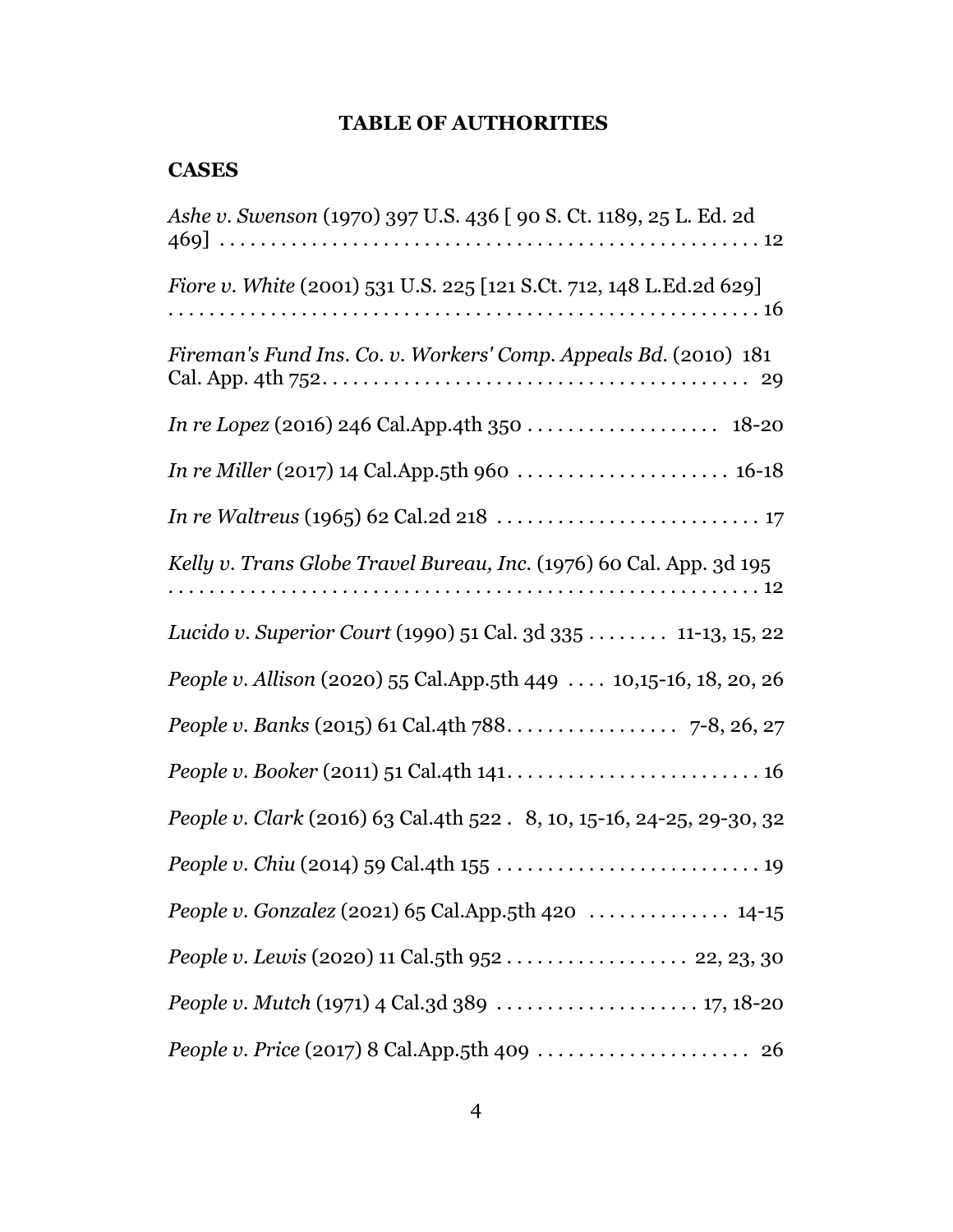| People v. Strong (December 18, 2020) C091162 2020                     |
|-----------------------------------------------------------------------|
| People v. Superior Court (Engert) (1982) 31 Cal. 3d $797$ 14          |
| Schriro v. Summerlin (2004) 542 U.S. 348 [124 S.Ct. 2519, 159 L.Ed.   |
| Strickland v. Washington (1984) 466 U.S. 668 [104 S.Ct. 2052, 80      |
| Superior Court v. County of Mendocino (1996) 13 Cal. 4th $45$ 30      |
| Teitelbaum Furs, Inc. v. Dominion (1962) 58 Cal. 2d 601 $\dots$ 11    |
| Tison v. Arizona (1987) 481 U.S. 137 [107 S.Ct. 1676, 95 L.Ed.2d 127] |
|                                                                       |

# **STATUTES**

# Penal Code

| Stats. 2021 ch. 551, § 2 subd. (d)(3) 24 |
|------------------------------------------|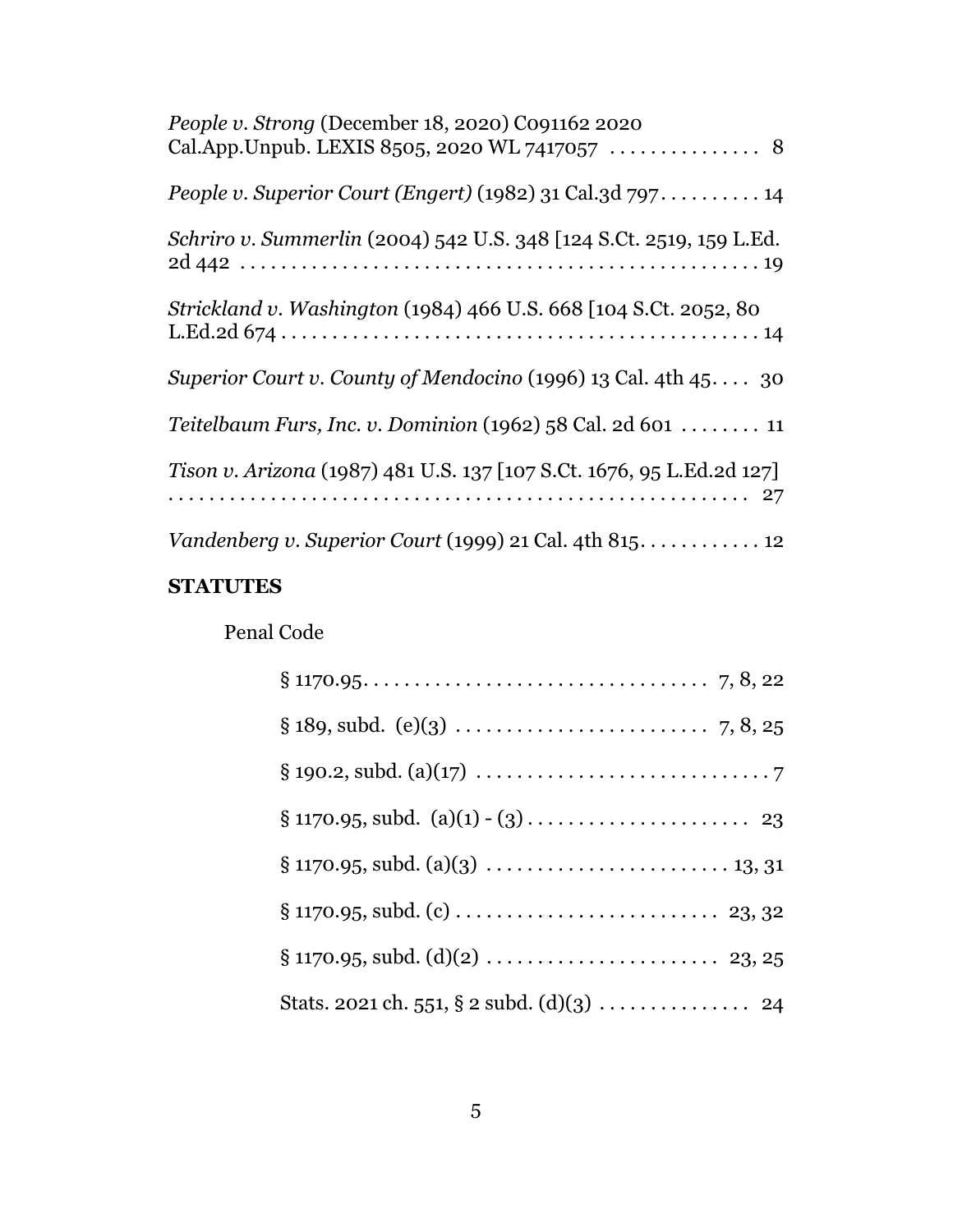## **OTHER AUTHORITIES**

New Oxford English Dictionary (1993 ed.) . . . . . . . . . . . . . . . . . . . . . 18 Sen. Conc. Res. No. 48, Stats. 2017-2018 Reg. Sess.) res. ch 175 . . . . . . . . . . . . . . . . . . . . . . . . . . . . . . . . . . . . . . . . . 8,9, 13, 15, 25, 28, 30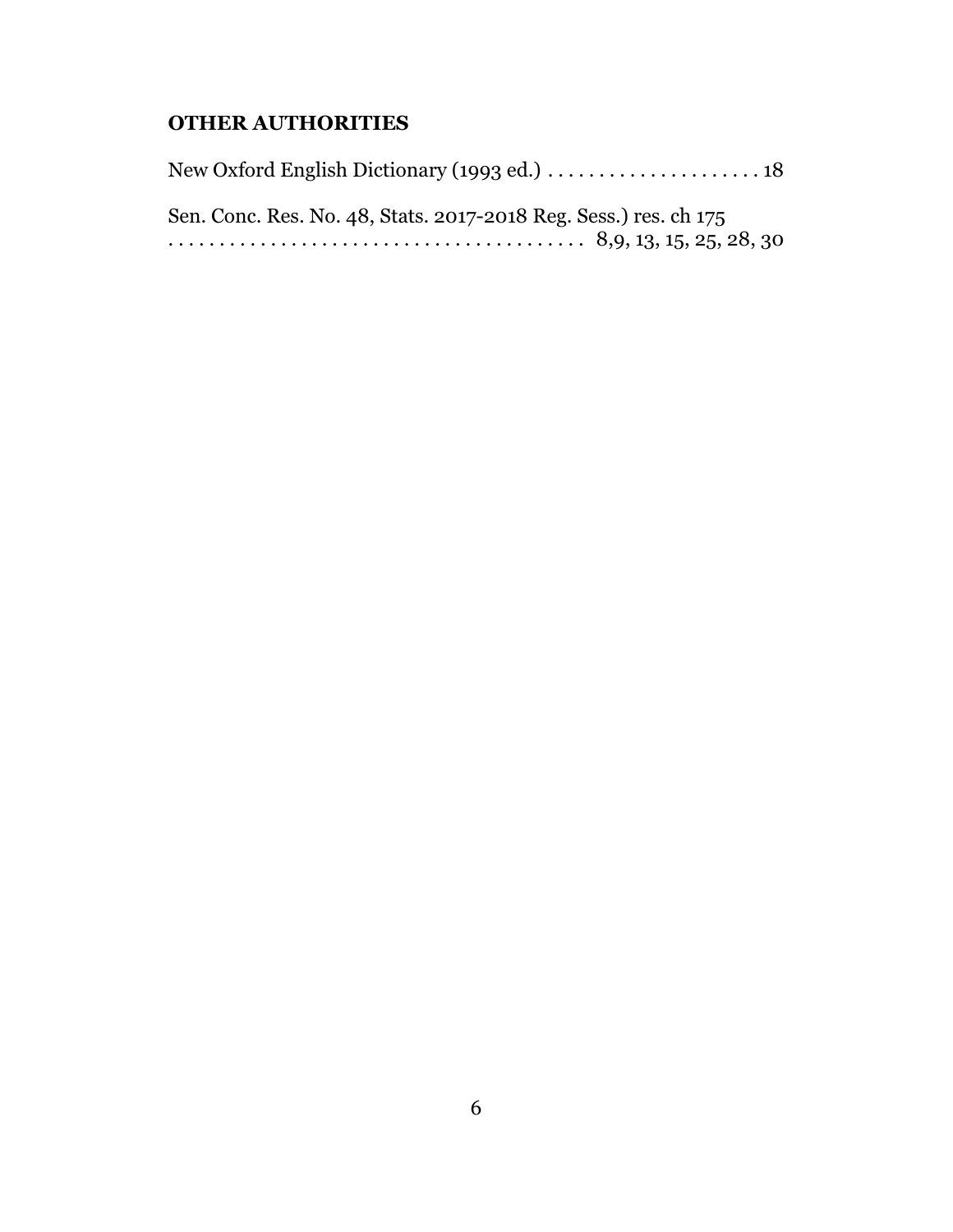#### **ISSUE PRESENTED FOR REVIEW**

 Does a felony-murder special circumstance finding (Pen. Code, § 190.2, subd. (a)(17)) made before *People v. Banks* (2015) 61 Cal.4th 788 () and *People v. Clark* (2016) 63 Cal.4th 522 (*Clark*) preclude a defendant from making a prima facie showing of eligibility for relief under Penal Code section 1170.95?

A defendant with pre-*Banks* and *Clark* special circumstance findings can make a prima facie showing of eligibility for relief under section 1170.95 because of this Court's decision in *Banks* and not because of the doctrine collateral estoppel. The Legislature relied on the decision in *Banks* when it amended the law of murder in Senate Bill 1437. The Legislature did not rely upon the doctrine of collateral estoppel.

Collateral estoppel does not resolve the split between the legislative understanding of *Banks* and the judicial understanding of *Banks,* which is the answer to the issue in this case. Resolving the question of whether the Legislature or the judiciary has misunderstood *Banks* is crucial to the interpretation and application of Penal Code sections 189, subdivision (e)(3) and 1170.95. Collateral estoppel is not a basis for deciding the issue framed by this Court of the parties in this case.

7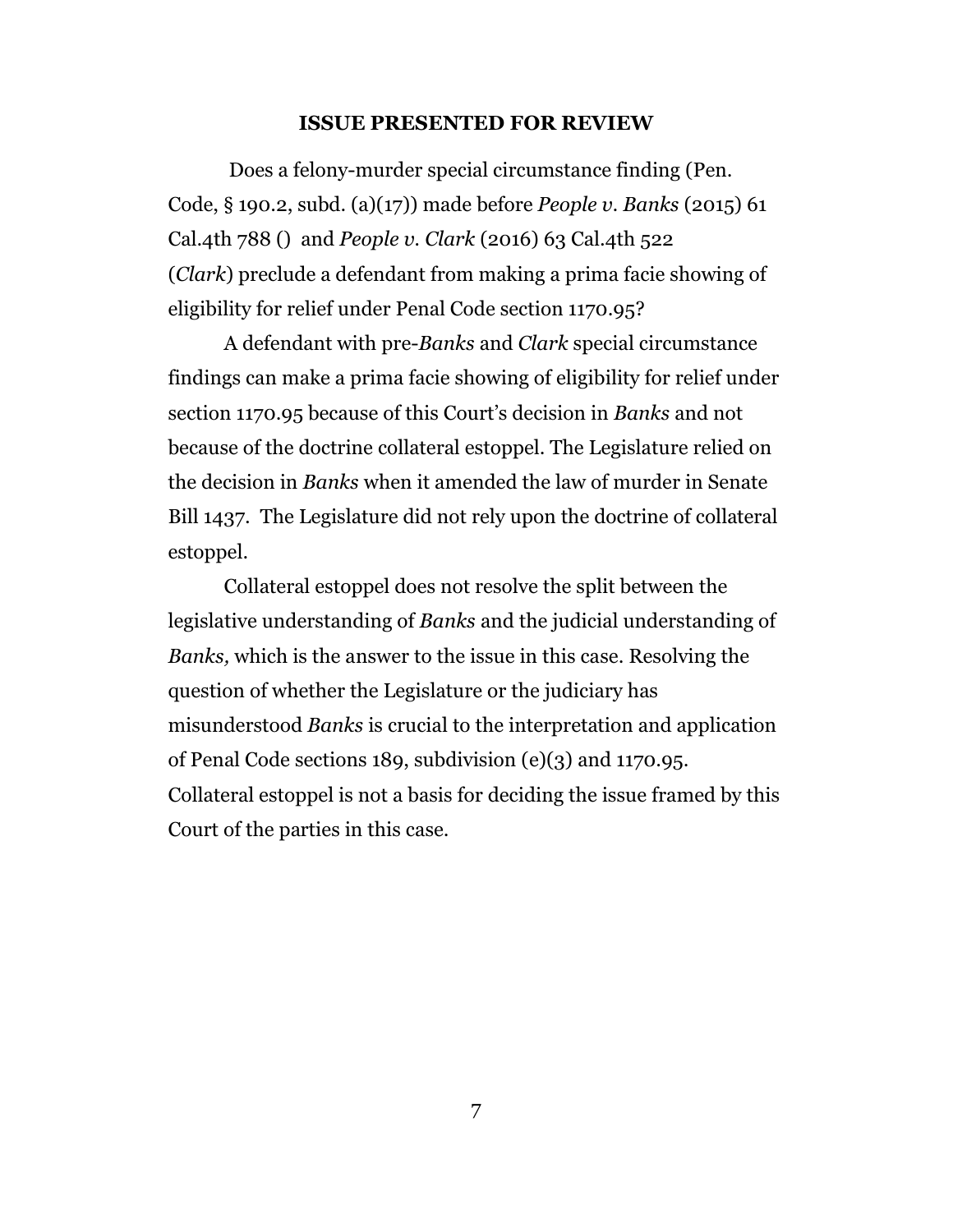#### **ARGUMENT**

## **I. A PRE-***BANKS* **AND PETITIONER'S STATEMENT OF A PRIMA FACIE CASE RESTS UPON THIS COURT'S DECISION IN** *BANKS* **AND DOES NOT REST UPON THE DOCTRINE OF COLLATERAL ESTOPPEL**

The answer to the issue framed by this Court rests upon this Court's decision in *People v. Banks* (2015) 61 Cal.4th 788. A pre-*Banks* and *Clark* petitioner's statement of a prima facie case under Penal Code section 1170.95 does not rest upon the doctrine of collateral estoppel. Three amicus briefs have been filed stating otherwise: one by Attorney Jonathan E. Demson; one by the Office of the Santa Clara County Independent Defense Counsel; and one by the Office of the State Public Defender. All three briefs ignore two important components of the record in this case. First, the trial court never ruled that appellant was barred from stating a prima facie case by the doctrine of collateral estoppel nor did the Third District Court of Appeal affirm such a decision on appeal. (*People v. Strong* (December 18, 2020) C091162 2020 Cal.App.Unpub. LEXIS 8505, 2020 WL 7417057 (hereinafter "Slip opn.," pp. 8-9.) Second, the Legislative history of section 1170.95 specifically states that the Legislature's understanding of the substance of the *Banks* decision was its basis for amending Penal Code section 189, subdivision (e)(3) and for creating the procedure in section 1170.95. (Sen. Conc. Res. No. 48, Stats. 2017-2018 Reg. Sess.) res. ch 175, p. 1.) The Legislative history of section 1170.95 and of section 189, subdivision (e)(3) does not support an inference that the Legislature relied on the doctrine of collateral estoppel rather than on this Court's decision in *Banks* in amending the law of murder. In this case, this Court must resolve a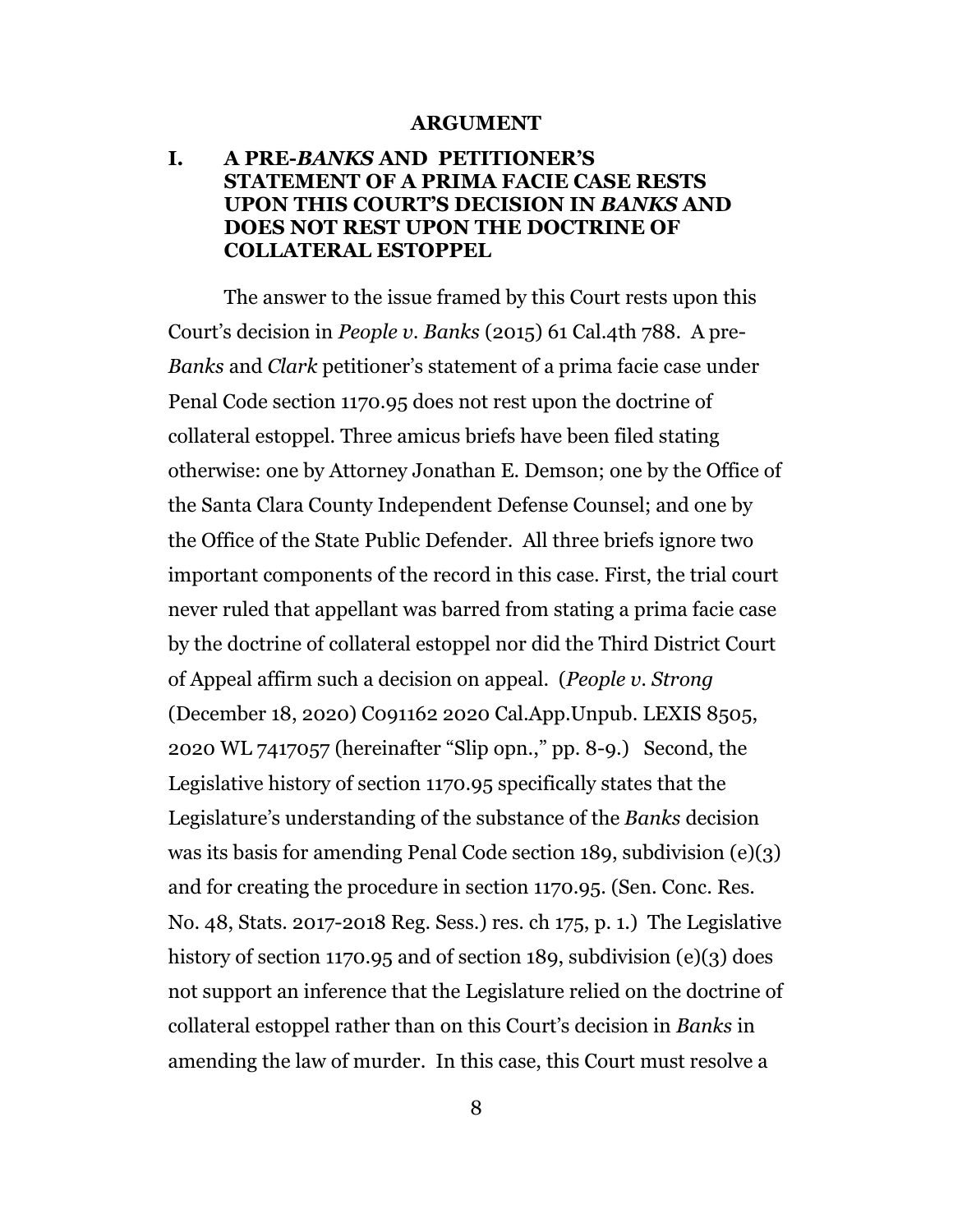question that impacts not only section 1170.95 but section 189, subdivision (e)(3) as well: did the Legislature misunderstand the *Banks* decision? The doctrine of collateral estoppel does not answer this important question of law.

## **II. THE SPLIT BETWEEN THE LEGISLATURE'S UNDERSTANDING OF THE** *BANKS* **DECISION AND THE VIEW OF** *BANKS* **BY THE COURTS OF APPEAL**

The Legislature and the courts of appeal are not in harmony in their understanding of *Banks*. The Legislature understands the decision to change the law of aggravated felony murder to focus criminal liability on individual culpability.

"WHEREAS, *Criminal liability and sentencing should comport with individual culpability*, thereby making conviction under a felony murder theory inconsistent with basic principles of law and equity; and

" WHEREAS, In California, to be liable for special circumstance felony murder and sentenced to death or to life without the possibility of parole, pursuant to Section 190.2 of the Penal Code, the prosecution must prove the defendant intended to commit the underlying felony and also prove two additional elements: *that the person who did not commit the homicidal act acted as a major participant in the felony and acted with reckless indifference to human life*; (see *People v. Banks* (2015) 61 Cal.4th 788); and

" WHEREAS, The California Supreme Court in the *Banks* decision stated that imposing these two statutory additional requirements—required to impose either life without the possibility of parole or a death sentence—comports with the United States Supreme Court Eighth Amendment jurisprudence proscribing cruel and unusual punishment."

(Sen. Conc. Res. No. 48, Stats. 2017-2018 Reg. Sess.) res. ch 175, p.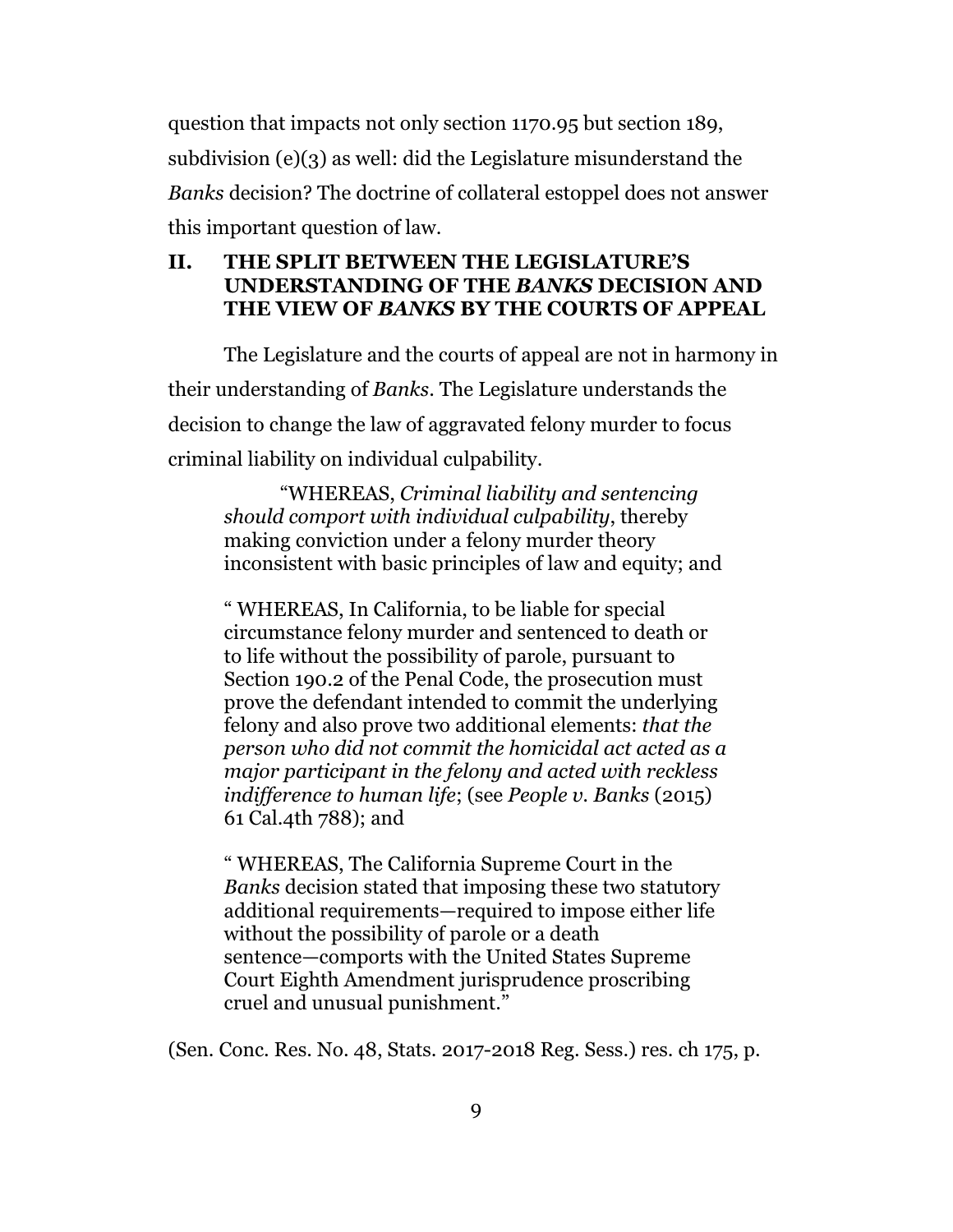#### 1.) (emphasis added.)

The courts of appeal view the matter differently. According to the courts of appeal, the law of aggravated felony murder was exactly the same before and after *Banks.* Thus, the *Strong* court cited with approval the *Allison* court's finding that the "requirements for a finding of felony murder under the newly amended version of section 189 were *identical* to the requirements of the felony-murder special circumstance that had been in effect at the time of the challenged murder conviction (in the *Allison's* case 1997; in the instant case, 2o14)." (Slip opn. at pp. 8-9, citing *Allison* (2020) 55 Cal.App.5th 449, 456) (*original emphasis.*)

To resolve the question of whether pre-*Banks* and *Clark* special circumstances bar a petitioner from stating a prima facie case under section 1170.95, this Court must correct either the Legislature's misunderstanding of *Banks* or the misunderstanding of the courts of appeal. The resolution of which entity has been mistaken will define the meaning of Penal Code section 189, subdivision (e)(3). Did this statute incorporate an important change in the law of aggravated felony murder, as the Legislature believed, or is this provision merely a restatement of the law that existed prior to *Banks*? The doctrine of collateral estoppel does not and cannot resolve this crucial legal question.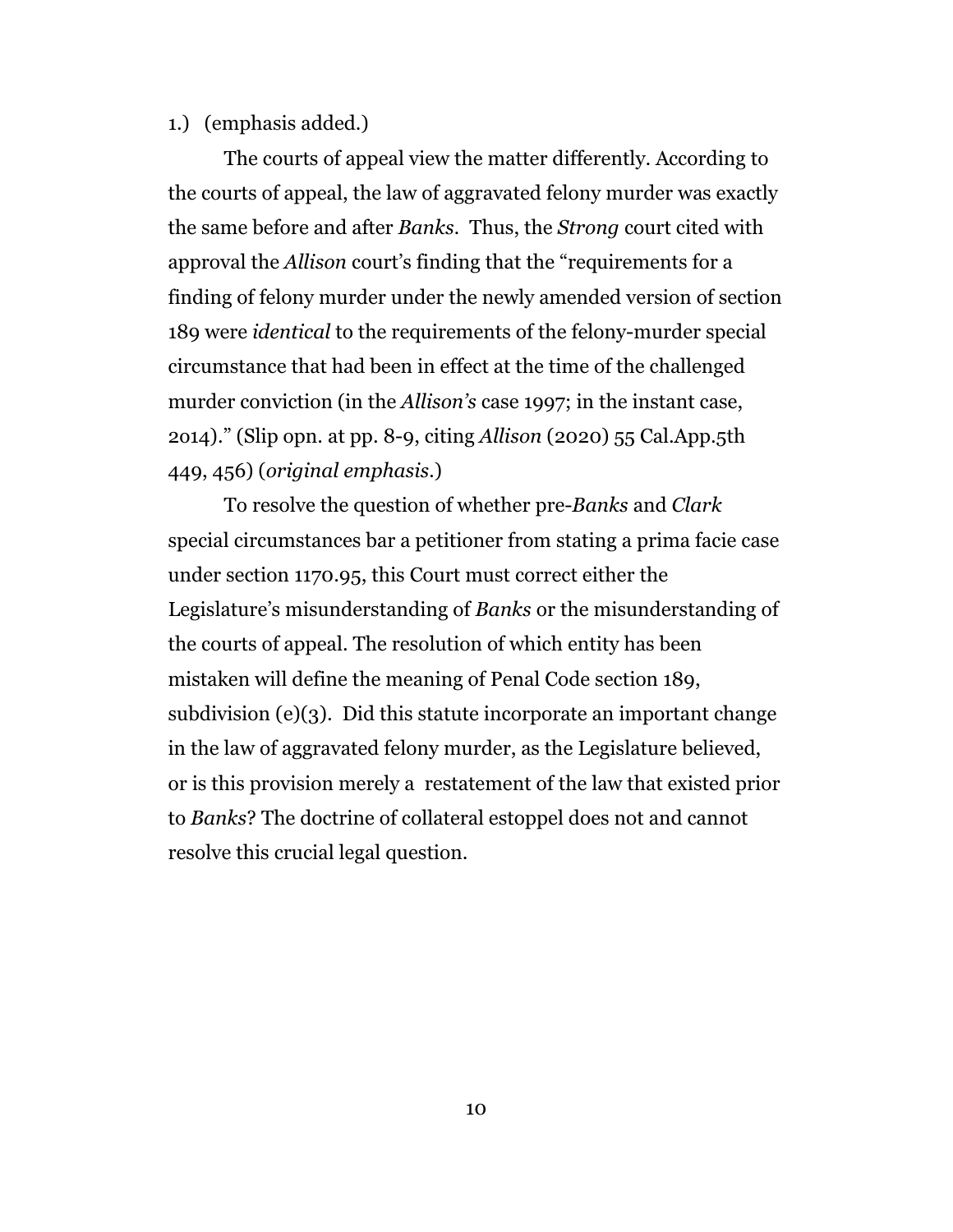#### **III. THE DOCTRINE OF COLLATERAL ESTOPPEL DOES NOT RESOLVE THE SPLIT BETWEEN THE LEGISLATIVE UNDERSTANDING OF** *BANKS* **AND THE JUDICIAL VIEW OF THAT DECISION**

#### **A. THE DOCTRINE OF COLLATERAL ESTOPPEL**

Collateral estoppel is one of two aspects of the doctrine of res judicata. In its narrowest form, res judicata " 'precludes parties or their privies from relitigating a cause of action [finally resolved in a prior proceeding].' " (*Teitelbaum Furs, Inc. v. Dominion* (1962) 58 Cal. 2d 601, 604. ) Res judicata also includes a broader principle, commonly termed collateral estoppel, under which an issue " 'necessarily decided in [prior] litigation [may be] conclusively determined as [against] the parties [thereto] or their privies . . . in a subsequent lawsuit on a different cause of action.' " (*Ibid*.) Res judicata bars relitigation of identical claims or causes of action. (*Ibid*.) Collateral estoppel precludes a party to prior litigation from redisputing issues decided against him in prior litigation, even when those issues bear on different claims raised in later case. (*Ibid*.) Moreover, because the estoppel need not be mutual, it is not necessary that the earlier and later proceedings involve the identical parties or their privies. Only the party against whom the doctrine is invoked must be bound by the prior proceeding. (*Lucido v. Superior Court* (1990) 51 Cal. 3d 335, 341 (*Lucido*). )

The collateral estoppel doctrine may thus allow one who was not a party to prior litigation to take advantage in a later unrelated matter of findings made against his current adversary in the earlier proceeding. (*Ibid*.) Thus, the loss of a particular dispute against a particular opponent in a particular forum may impose adverse and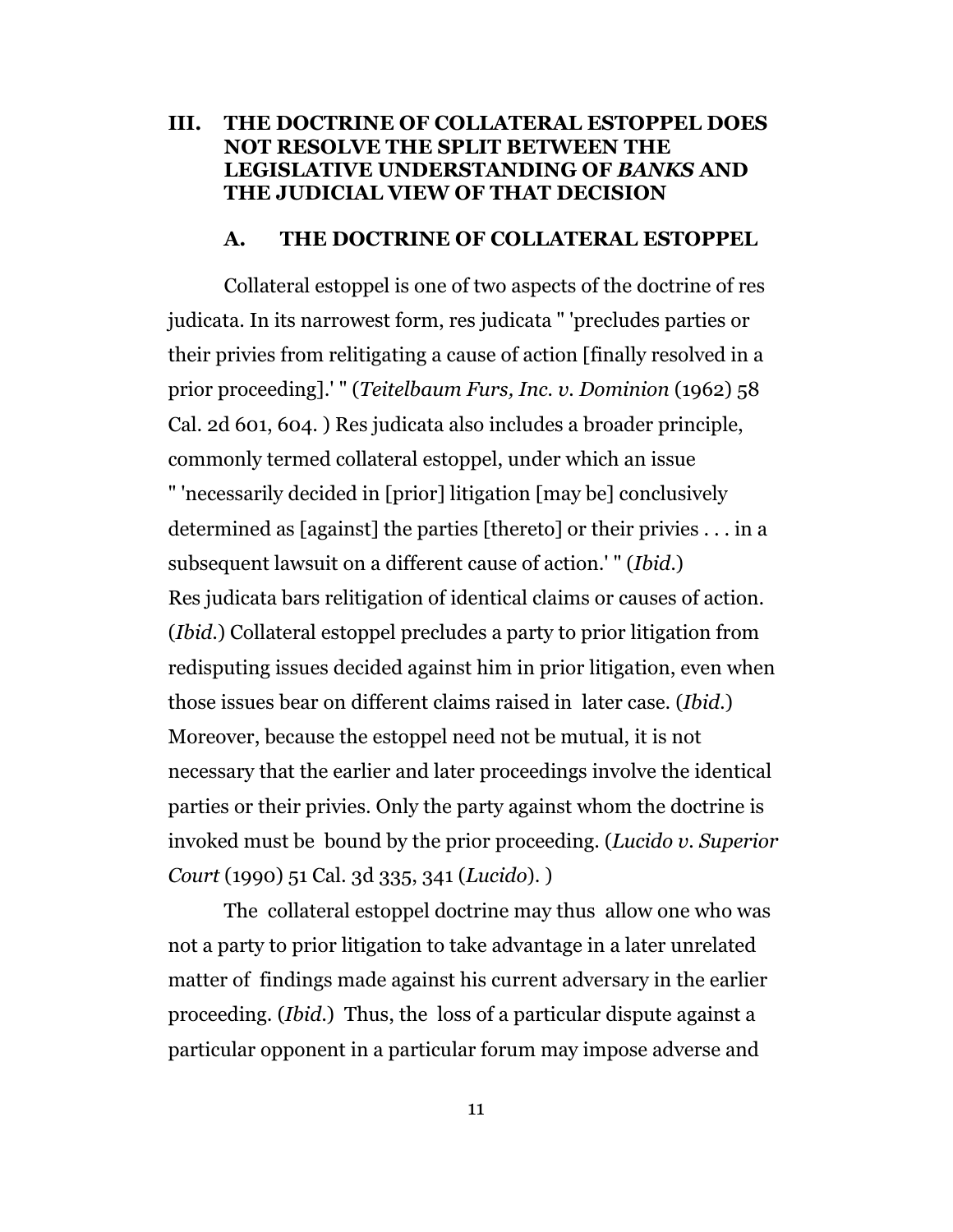unforeseeable litigation consequences far beyond the parameters of the original case. (See *Kelly v. Trans Globe Travel Bureau, Inc.* (1976) 60 Cal. App. 3d 195, 202.) Clearly, the doctrine of collateral estoppel has a more limited application in criminal proceedings where the Sixth Amendment guarantees each individual accused the right to trial by jury.

The party asserting collateral estoppel has the burden of establishing the doctrine's prerequisites. (*Lucido, supra*, 51 Cal.3d at p. 341.) First, "the issue sought to be precluded from relitigation must be identical to that decided in the former proceeding." (*Ibid*.) Second, the issue "must have been actually litigated in the former proceeding." (*Ibid*.) Third, the issue must "necessarily have been decided in the former proceeding." (*Ibid*.) Fourth, the decision in the former proceeding "must be final and on the merits." (*Ibid*.) Fifth, the party to be precluded must "be the same as, or in privity with, the party to the former proceeding." (*Ibid*.)

 However, the doctrine of collateral estoppel has an equitable component. Even after the prerequisites have been established, in both criminal and civil proceedings, "policy considerations may limit its use where the . . . underpinnings of the doctrine are outweighed by other factors." *Vandenberg v. Superior Court* (1999) 21 Cal. 4th 815, 828-829.) Courts look to public policy to decide if collateral estoppel should be applied in any given case. (*Lucido, supra*, 51 Cal.3d at p. 343.) "[T]he rule of collateral estoppel in criminal cases is not to be applied with the hypertechnical and archaic approach of a nineteenth century pleading book, but with realism and rationality." (*Ashe v. Swenson* (1970) 397 U.S. 436, 444 [ 90 S. Ct. 1189, 25 L. Ed. 2d 469].)

12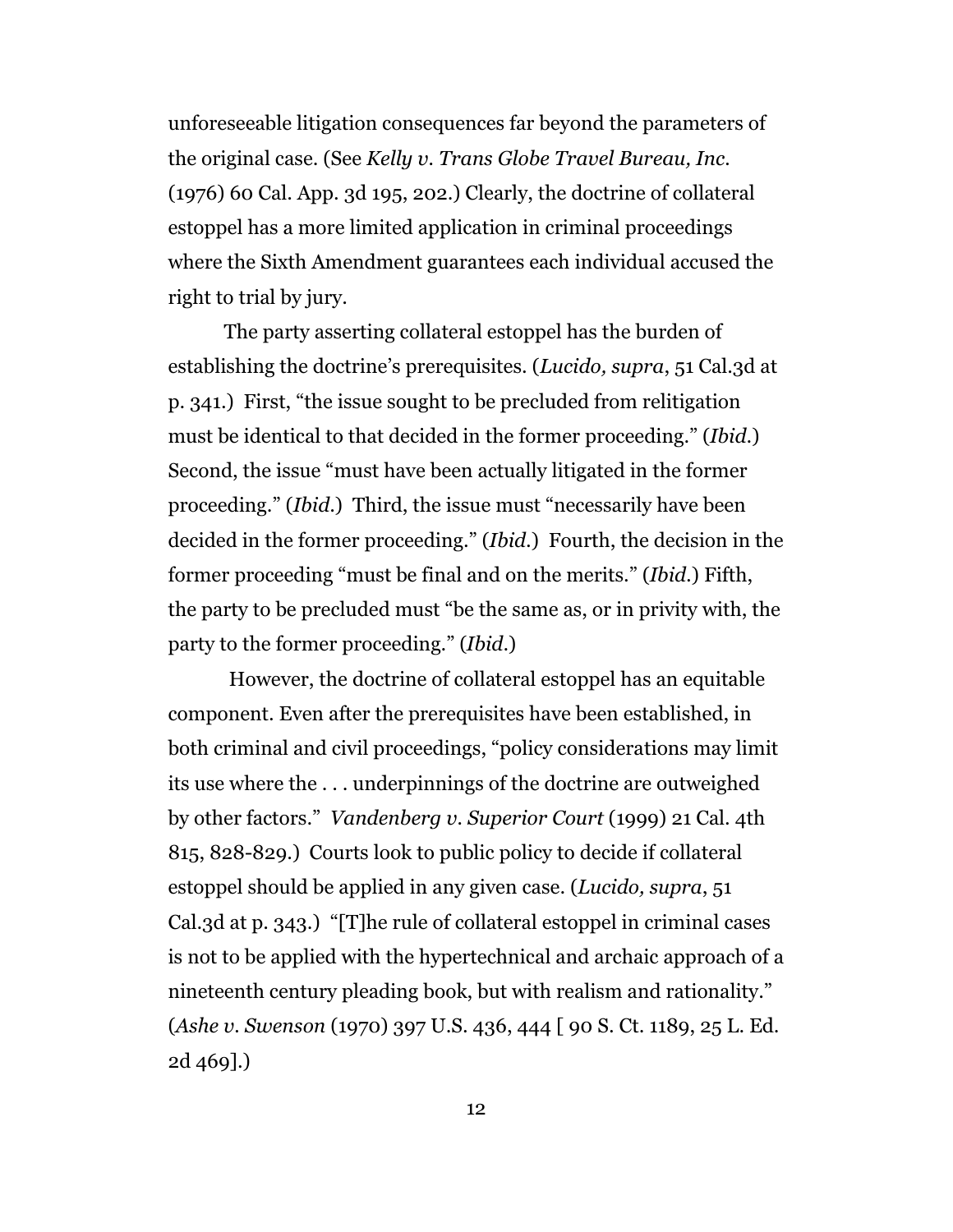#### **B. COLLATERAL ESTOPPEL DOES NOT ANSWER THE QUESTION OF LAW IN THIS CASE**

#### **(1) ISSUE IDENTITY**

The party asserting the doctrine of collateral estoppel must first show that "the issue sought to be precluded from litigation" is "identical to that decided at the former proceeding." (*Lucido, supra*, 51 Cal.3d at p. 341.) An issue is "identical" when "identical factual allegations" are at stake in the two proceedings . . . ." (*Id*. at p. 342.) The court of appeals' position is that before and after *Banks* the elements of aggravated felony murder, "major participant" and "reckless indifference to human life," were decided by juries according to the same standard. Thus, at the prima facie stage of section 1170.95, the petitioner's allegation that"I cannot now be convicted under the amendments to section 189, subdivision (e)(3)" must be treated as not true. (Pen. Code  $\S 1170.95$ , subd. (a)(3).)

On the other hand, the Legislature, in Resolution 48, indicated its belief that after *Banks,* juries decided these elements under a narrower standard. (Sen. Conc. Res. No. 48, Stats. 2017-2018 Reg. Sess.) res. ch 175, p. 1.) The Legislature believed that it had incorporated this new, narrower standard into the amendments to the law of murder, including section 189, enacted by Senate Bill 1437. Under the Legislative view, a pre-*Banks* petitioner can state a prima facie case because he can truthfully alleged that he cannot now be convicted under section 189, subdivision (e)(3).

The doctrine of collateral estoppel does not answer the identity of issue question which is the first prerequisite for application of the doctrine: is the law of "major participant" and "reckless indifference"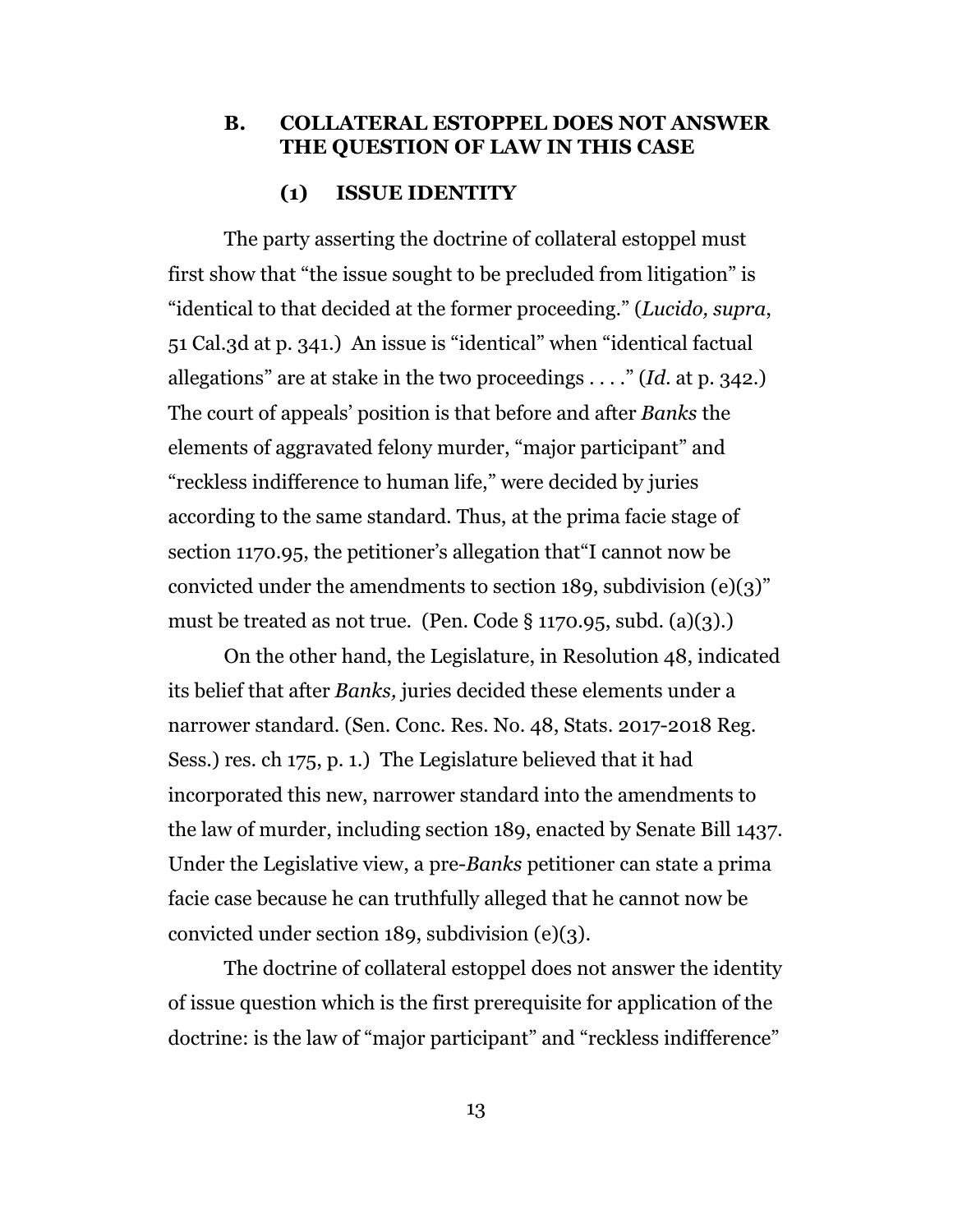the same before and after *Banks*?

#### **(2) "ACTUALLY LITIGATED"**

The Santa Clara County Independent Defense Counsel asserts that *People v. Gonzalez* (2021) 65 Cal.App.5th 420 has the answer. (Brief of Santa Clara County Independent Defense Counsel, at p. 59 (*Gonzalez)*.) *Gonzalez* ignored the identity prong and resolved the issue under the "actually litigated" prong of the doctrine of collateral estoppel.

 In *Gonzalez*, the court of appeal held that at trial, Gonzalez "did not challenge the prosecution's cause of action on the special circumstance." (*Id*. at p. 433.) According to *Gonzalez,* "defense counsel did not 'actually litigate' the robbery special circumstance. Instead, he argued Gonzalez was not guilty of murder at all." (*Id.* at p. 434.) But the special circumstance allegations are elements of aggravated felony murder. (*People v. Superrior Court (Engert)* (1982) 31 Cal.3d 797, 803.) According to *Gonzalez*, if defense counsel withholds evidence on two elements of the crime and argues that his client was not guilty of the crime at all, he has set his client up for a second opportunity to litigate those elements. This view is incorrect. A party's claim that he did not present his entire case in the first proceeding does not give that party a second bite at the apple.<sup>1</sup> (*People v. Sims* (1982) 32 Cal.3d 468, 481-482.) The relevant

<sup>1</sup> In criminal cases, withholding exculpatory evidence would implicate effective assistance of counsel issues under the federal Sixth Amendment. (*Strickland v. Washington* (1984) 466 U.S. 668, 687-688 [104 S.Ct. 2052, 80 L.Ed.2d 674.) In civil cases, apart from malpractice issues, it would undermine the finality policy of res judicata and invite civil plaintiffs to withhold evidence to obtain multiple trials or hearings on the same cause of action.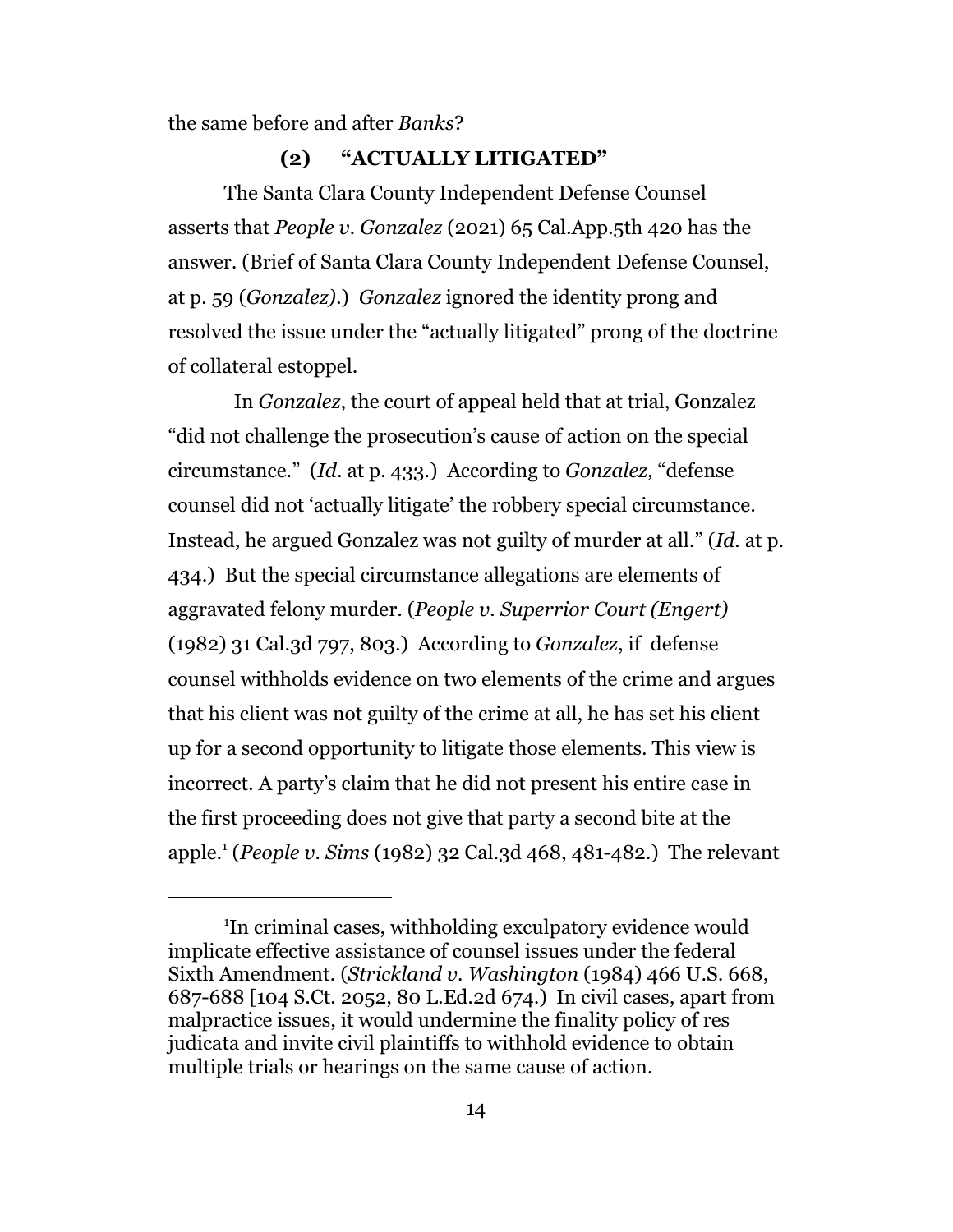question is whether the party had a fair opportunity to present his entire case at the prior proceeding even if he did not avail himself of that opportunity. (*Ibid*., See *Lucido, supra*, 51 Cal.3d at p. 340 fn. 2.) In the case of pre*-Banks* and *Clark* petitioners, jeopardy attached when their juries were sworn, and all of the elements of the offense of aggravated felony murder were put at issue by the "not guilty" plea. (*People v. Booker* (2011) 51 Cal.4th 141, 170-171.) They had the full and fair opportunity to litigate the elements of "major participant" and "reckless indifference" as those terms were understood before the decision in *Banks.* Moreover, the *Gonzalez* opinion does not answer the question that this case presents: is the judicial view of *Banks* or the Legislative view of *Banks* the correct view? Rather, *Gonzalez* states that *Banks* is not the authority for pre-*Banks* and *Clark* petitioners to state a prima facie case under section 1170.95 despite the Legislature's understanding that it is. (*Gonzalez, supra*, 65 Cal.App.5th at pp. 431-432; Sen. Conc. Res. No. 48, Stats. 2017- 2018 Reg. Sess.) res. ch 175, p. 1.) *Gonzalez* does not answer the question posed by the instant case.

#### **C. WHY THE LEGISLATIVE VIEW OF** *BANKS* **IS THE CORRECT VIEW:** *BANKS* **CHANGED THE LAW OF AGGRAVATED FELONY MURDER**

The now oft repeated judicial view that *Banks* did not change the law of aggravated felony murder but merely "clarified it" is set forth in the *Allison* decision, which was adopted by the *Strong* court. The *Allison* court said,

"Allison's argument exaggerates the effect of *Banks* and *Clark*. *Those opinions did not change the law, but "merely clarified the 'major participant' and 'reckless*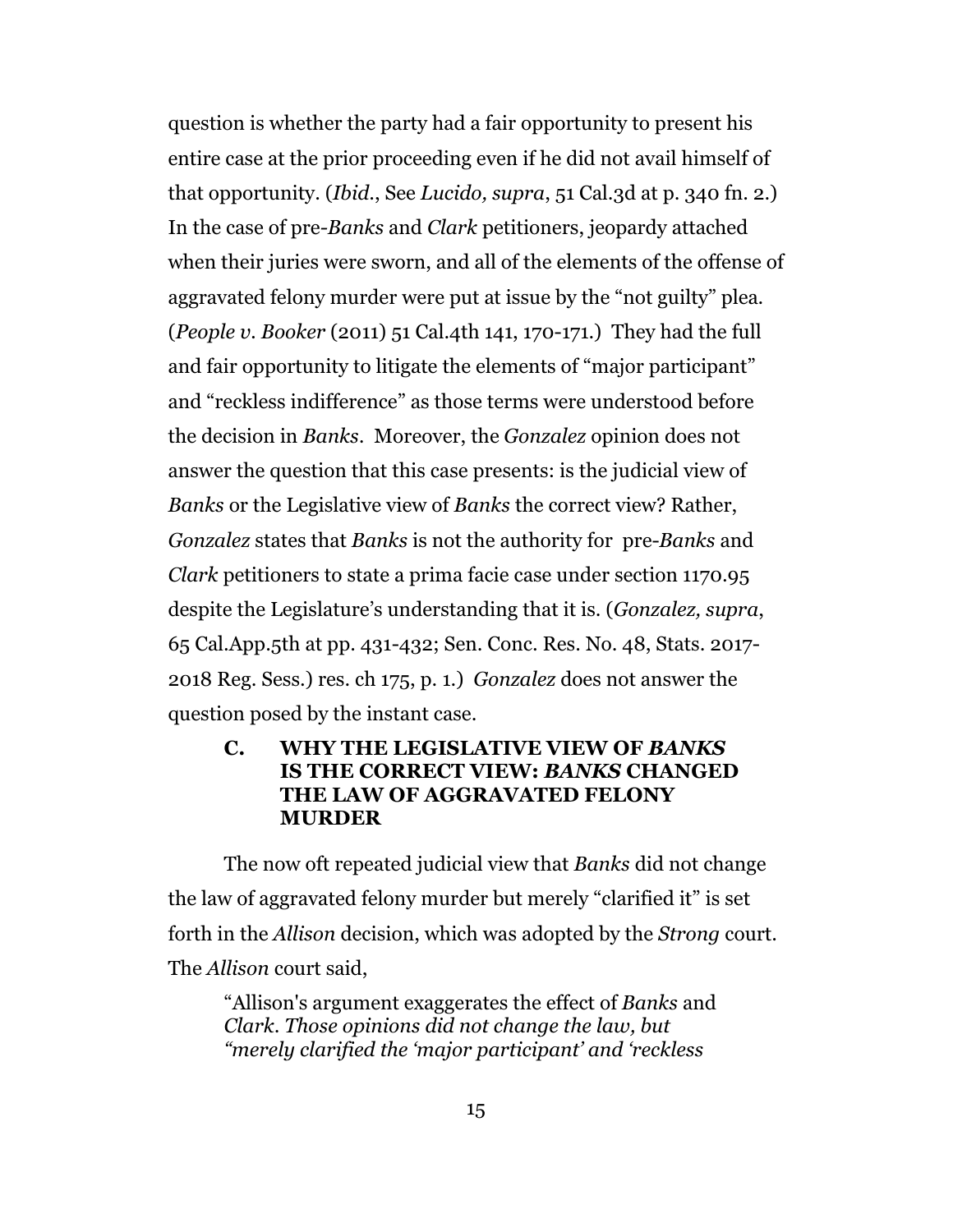*indifference to human life' principles that existed when defendant's conviction became final*." (*In re Miller* (2017) 14 Cal.App.5th 960, 978 [222 Cal. Rptr. 3d 691].)"

 (Allison, *supra*, 55 Cal.App.5th at p. 458) (emphasis added.) But did *In re Miller* (2017) 14 Cal.App.5th 960 (*Miller*) actually say that *Banks* "did not change the law of murder" and does "clarification" of a statute mean that there is, by definition, no change in the law? The answer to both questions is no.

Following the decisions in *Banks* and *Clark,* multiple defendants whose adjudications for aggravated felony murder were already final filed petitions for writs of habeas corpus and were granted relief based on findings that *Banks* applied retroactively. Obviously, if *Banks* did not change the law, none of the petitioners would have prevailed. The decision in *Miller* by Division Five of the Second Appellate District, cited by the *Allison* court, is one of those post-*Banks* proceedings. *Miller* was decided in 2017 and therefore predates the Legislature's amendments to sections 188 and 189 and the procedure created in section 1170.95.

The court of appeal in *Miller* decided that Tyrone Miller, who was convicted of aggravated felony murder in 2002 and who filed a writ of habeas corpus in 2016, should have his conviction vacated because the evidence did not establish his individual culpability according to the standards of *Banks* and *Clark*. (*Id*. p. 976-977.) Among other things, the Attorney General argued that this relief was procedurally barred because the *Banks* decision was not retroactive. (*Id*. at p. 977.) The *Miller* court rejected the retroactivity procedural bar argument citing *Fiore v. White* (2001) 531 U.S. 225 [121 S.Ct. 712,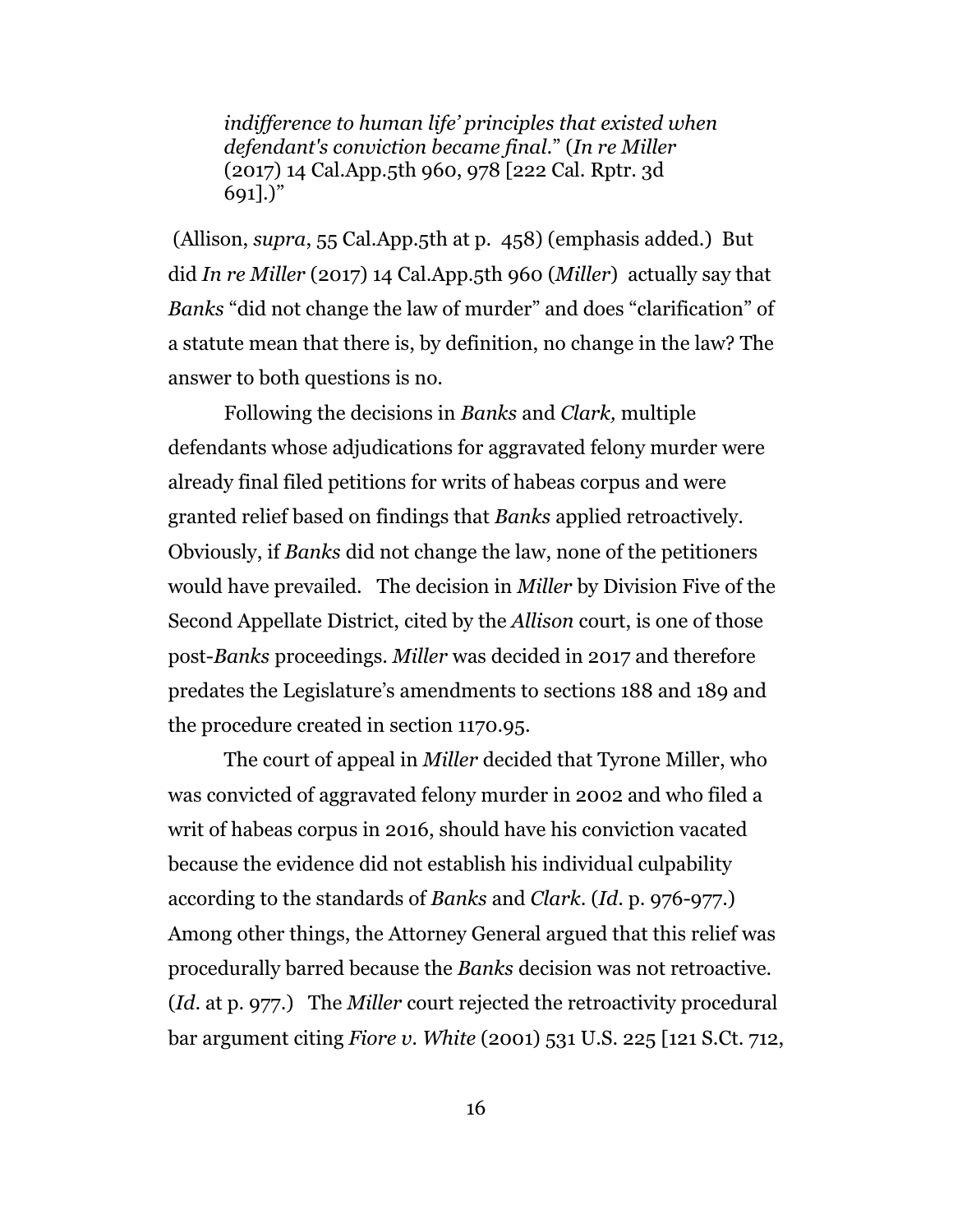148 L.Ed.2d 629] which held that when a court does not "announce a new rule of law" but merely "clarifies the plain meaning of a statute," no issue of retroactivity arises. (*Ibid*.) Under that view, the reinterpretation of the law placed Miller's conduct outside the prohibition of the statute for purposes of federal due process. (*Ibid*.) Thus, because *Banks'* "clarification" had narrowed the class of people who could violate the statute and because Miller now fell outside that class, he simply was not guilty of violating the statute, not as a matter of retroactivity, but as a matter of due process because the state could no longer prove him guilty under federal due process principals.

The Attorney General's second procedural bar in *Miller* invoked the rule of *In re Waltreus* (1965) 62 Cal.2d 218. The Attorney General argued that Miller was not entitled to habeas relief because claims raised and rejected on appeal cannot be reraised in a petition for a writ of habeas corpus and sufficiency of the evidence is not cognizable in habeas. (*Id*. at p. 978.) The *Miller* court rejected this procedural bar relying on this Court's opinion in *People v. Mutch* (1971) 4 Cal.3d 389, 393-394, 399. The *Mutch* approach is similar to *Fiore*. *Mutch* held that a reinterpretation of a law is not a "new law" but is a discovery of a meaning that already existed. (*Miller*, *supra,*  at p. 978-979.) The relief granted upon discovery of an existing, but otherwise undiscovered part of a law, is not given "retroactive effect and the court is not ruling on the sufficiency of the evidence. Rather, the conviction obtained based on the newly discovered legal error cannot stand because it is in excess of the court's jurisdiction." (*Id*.) The dissent in *Mutch* criticized this approach as "fiction or myth," and the *Miller* court recognized that, substantively, the *Mutch* rule is exactly that.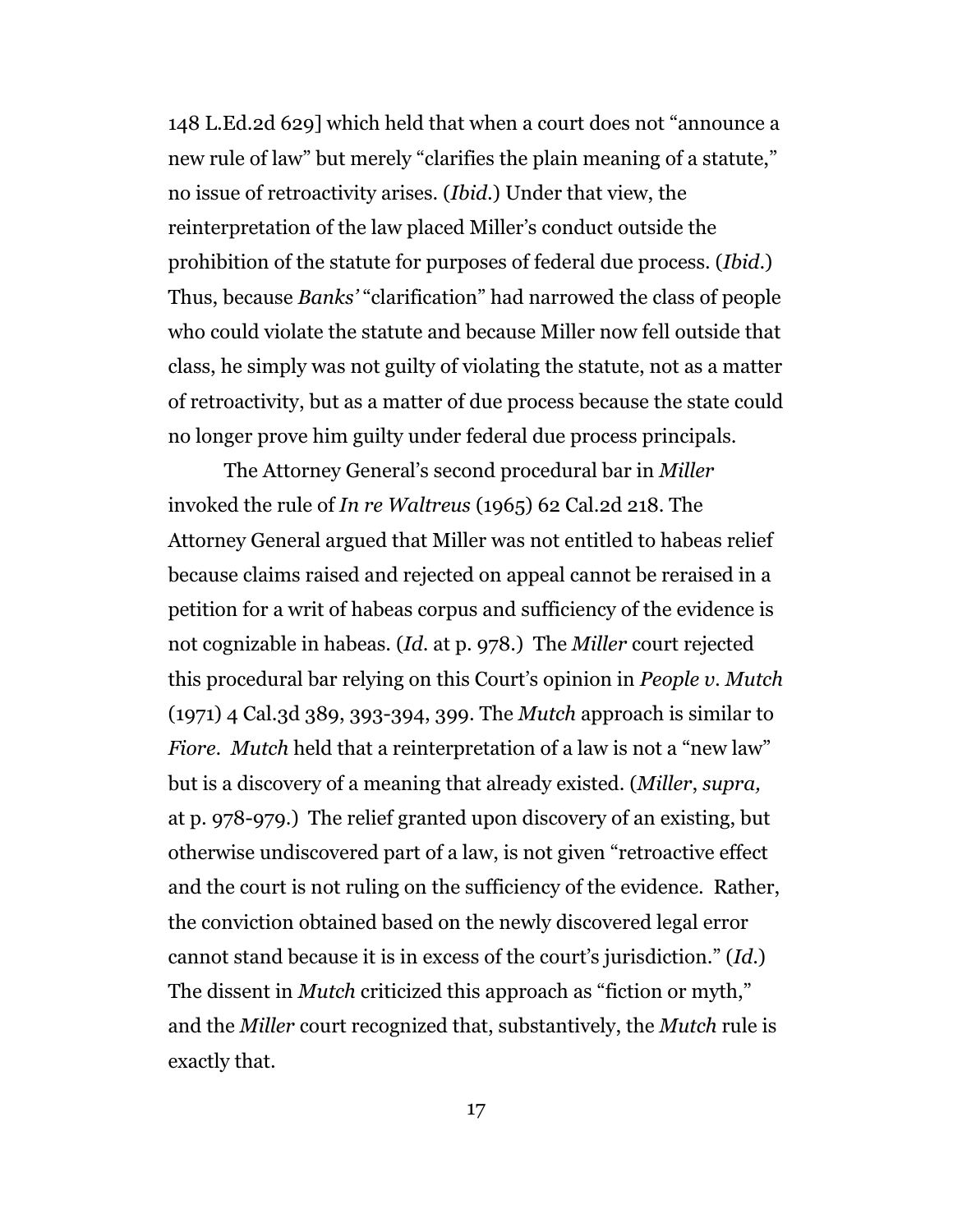"We concede this view of *Banks* and *Clark* is subject to the criticism that it relies on what some have called a legal fiction, namely, that our Supreme Court's recent decisions declared (or, more colorfully, unearthed) the always existing meaning of the statute."

(*Id*. at p. 978 citing *Mutch, supra*, 4 Cal.3d at p. 394.) Both the *Fiore* approach ("new meaning of an existing statute") and the *Mutch* approach ("clarification of pre-existing statutory knowledge") were created to give retroactive effect to a decision that changed statutory law without calling the change "a new rule of law."

 But these doctrines are, as *Miller* recognized, fictions because, in fact, a change in the law has taken place. The word "clarification" is defined as "[t]he action of making clear or plain to the understanding, removal of complexity, ambiguity or obscurity." (New Oxford English Dictionary (1993 ed.) p. 411, col. 1.) Under this definition, the standard for finding "major participant" and "reckless indifference" in aggravated felony murder prosecutions is not "identical" before and after the "clarification" because the standard for finding these elements has been "made plain to the understanding" in a new way and a "complexity" that exited regarding the meaning of these elements has been removed, leaving a different meaning in its place. (Cf. *Allison, supra*, 55 Cal.App.5th at p. 457; *Banks, supra,* 61 Cal. 4<sup>th</sup> at pp. 801-802.) In short, the law has changed. The *Allison* court's assertion that a "clarification" means a legal standard remains the same is error.

*In re Lopez* (2016) 246 Cal.App.4th 350 demonstrates that a changes in the interpretation of a criminal statute may be construed both as a new rule of law, subject to retroactivity analysis, and as a "clarification" under *Mutch*, not subject to retroactivity analysis. In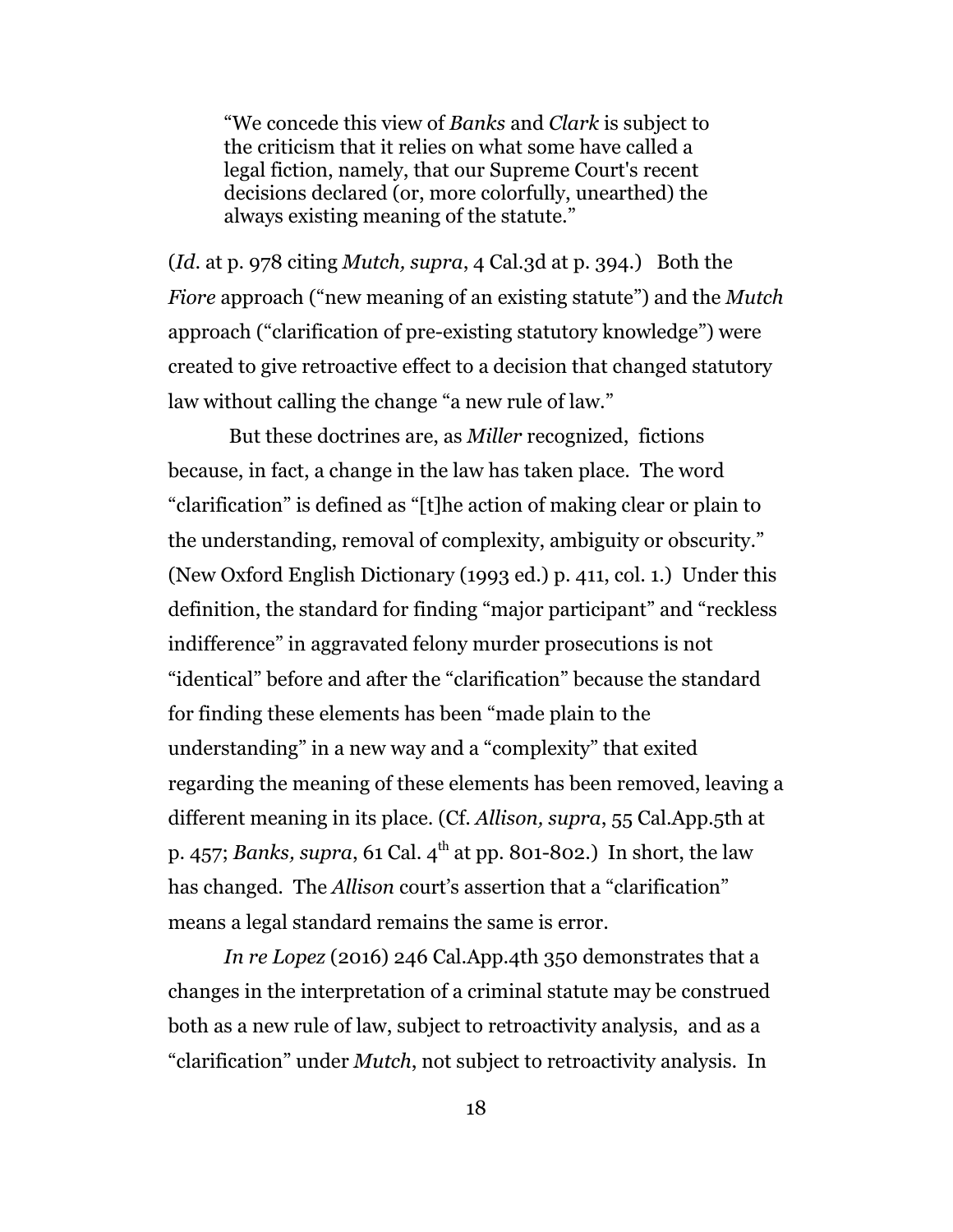that case, the issue was whether this Court's decision in *People v. Chiu* (2014) 59 Cal.4th 155 (*Chiu*) applied retroactively. *Chiu* held that "an aider and abettor may not be convicted of first-degree premeditated murder under the natural and probable consequences doctrine." *(Id*. at pp. 356-367.) An aider and abettor's liability for premeditated first-degree murder must be based upon direct aiding and abetting principles. (*Ibid*.) Clearly, *Chiu* is a decision like *Banks* which narrowed the class of individuals who could be convicted of first-degree murder.

The *Lopez* court found that the *Chiu* decision could be construed as a new rule of law under the federal approach in *Schriro v. Summerlin* (2004) 542 U.S. 348 [124 S.Ct. 2519, 159 L.Ed. 2d 442 (*Schriro*).) (*Id*. at p. 353.) The key issue on collateral review under *Schriro* is whether the new rule is "substantive or procedural." (*Ibid.* citing *Schriro, supra*, at pp. 351-352.) The *Schriro* court explained,"'A rule of law is substantive rather than procedural if it alters the range of conduct or class of persons that the law punishes (*id.* at p. 353) or 'modifies the elements of an offense' (*id.* at p. 354).'" (*Lopez, supra*, citing *Schriro* at pp. 357-358.) The *Lopez* court concluded that the decision in *Chiu* was a new rule of substantive law because it altered the class of persons who could be punished for first-degree murder. (*Id*. at p. 358.) The *Lopez* court found that under the *Schriro* test, *Chiu* was retroactive to judgments final on appeal.

However, although the elements of the *Schriro* test were met, the *Lopez* court chose to decide the issue under this Court's decision in *Mutch, supra*. (*Lopez, supra*, at p. 359.) The *Lopez* court chose to treat the new rule in *Chiu* as a "statutory interpretation" of an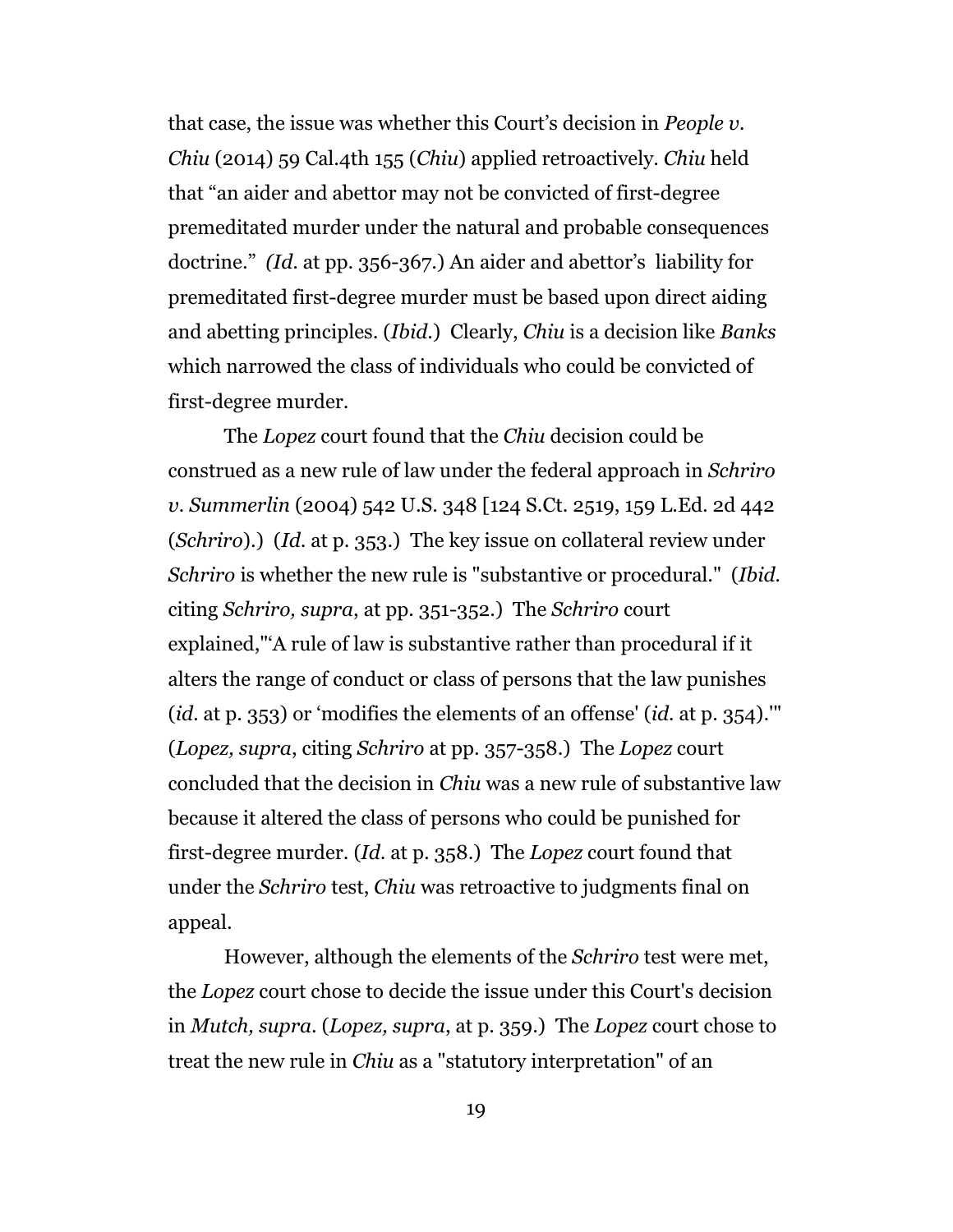existing statute rather than as a "new rule of law." (*Ibid.*) Based on *Mutch*, *Chiu*'s new statutory interpretation of the law of murder must be given retroactive effect because "[w]henever a decision undertakes to vindicate the original meaning of an enactment, putting into effect the policy intended from its inception, retroactive application is essential to accomplish that aim."

The *Lopez* case, then, illustrates the fallacy that underlies *Allison* and all of the cases that have insisted *Banks* was a "mere clarification" that did not change the law. (*Allison, supra,* 55 Cal.App.5th at p. 457.) A "clarification" is a change in the law that can be construed either as a "new rule of law" or as an interpretation of a statute that "existed" but was hitherto undiscovered. Whether labeled one or the other, in actuality, the law has changed. The *Banks* decision is just like the *Chiu* decision in that regard. The *Banks* decision can be applied retroactively under the *Mutch* rule because in *Banks,* through statutory interpretation, this Court narrowed the class of individuals who could be convicted of aggravated felony murder. But, as *Lopez* demonstrates, even if a decision is called a "clarification," that label does not mean the law is the same before and after the decision that "clarified" it.

*Banks* can also be called a "new substantive rule of law" and given retroactive effect under the *Schriro* rule because, under the federal retroactivity test, "a rule of law is substantive rather than procedural if it alters the range of conduct or class of persons that the law punishes (*id.* at p. 353) or 'modifies the elements of an offense' (*id.* at p. 354).'" (*Lopez, supra*, citing *Schriro* at pp. 357-358.) Here, *Banks* does both. It "modifies" two elements of aggravated felony murder, "major participant" and "reckless indifference," and it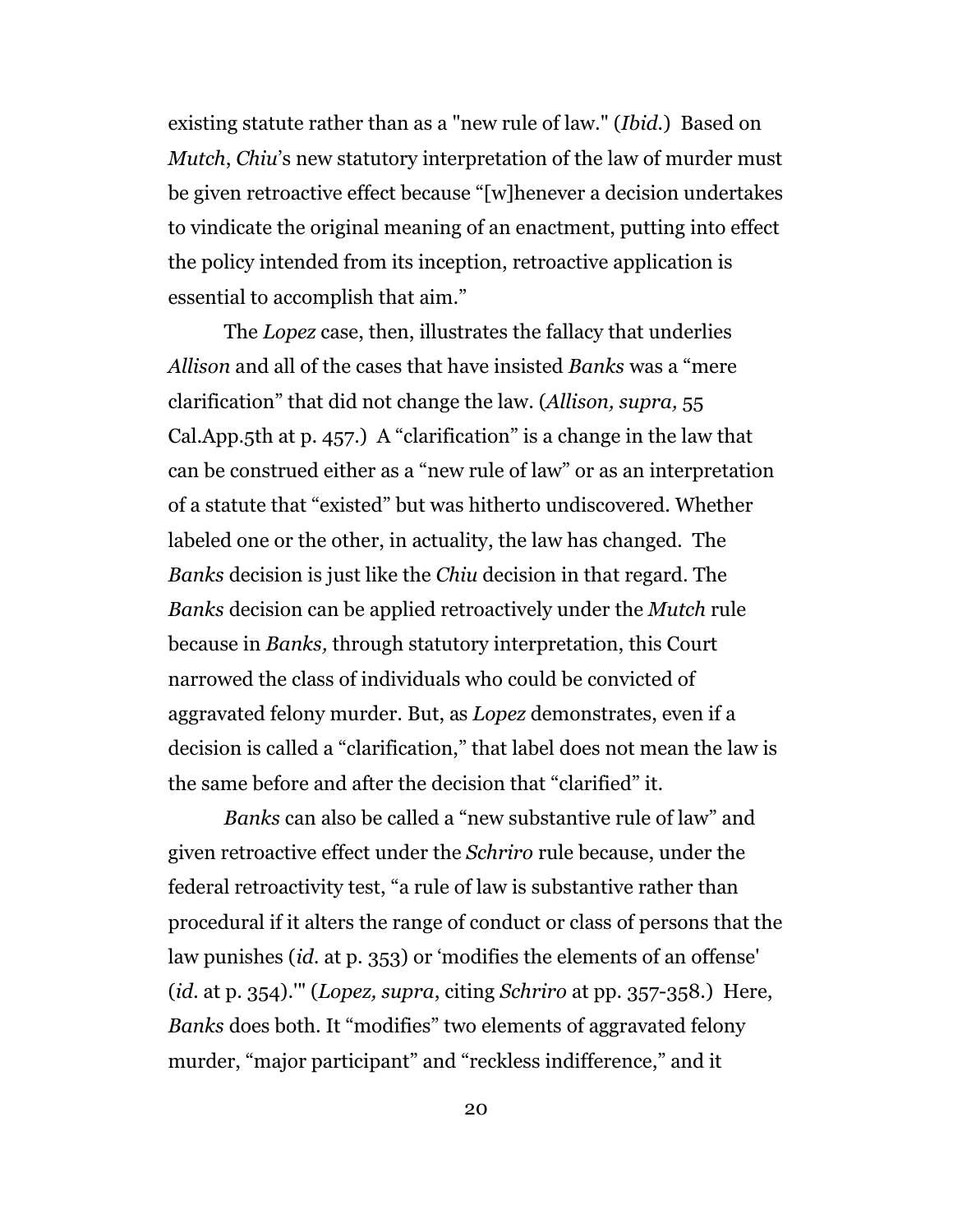narrows the class of persons who can be punished. In short, the *Allison* court's view that the law of aggravated felony murder was identical before and after the *Banks* "clarification" as that term is used in *Miller,* is simply wrong as a matter of law. In answer to the question, which should prevail, the judicial view of the *Banks* decision stated in *Allison* or the Legislature's view as evidenced in Resolution 48, the answer is the Legislature's view. *Banks* changed the law of aggravated felony murder by modifying the elements of "major participation" and "reckless indifference," to narrow the class of persons who could be convicted. Appellant has thus demonstrated that the doctrine of collateral estoppel does not decide the issue framed by this Court for the parties in the instant case.

## **IV. THE LANGUAGE OF SECTION 1170.95, NOT THE DOCTRINE OF COLLATERAL ESTOPPEL, IS THE AUTHORITY FOR TRIAL COURT DETERMINATIONS OF THE EXISTENCE OF A PRIMA FACIE CASE UNDER SUBDIVISION (C)**

The Office of the State Public Defender insists that the authority to find a prima facie case under section 1170.95 rests upon the doctrine of collateral estoppel. The Public Defender asks, "Where is the *legal authority* for relying on a determination made in a prior proceeding to preclude these litigants from pursuing relief in the current proceeding?" (Amicus Curiae Brief of the Office of the State Public Defender, p. 12) (original emphasis.) The "legal authority" for "relying on the determination made in the prior proceeding" is conferred by the language of the statute, not by collateral estoppel. The Legislature would not have rested prima facie determinations upon the doctrine of collateral estoppel because, as the *Lucido* case demonstrates, even when all of the technical prerequisites are met,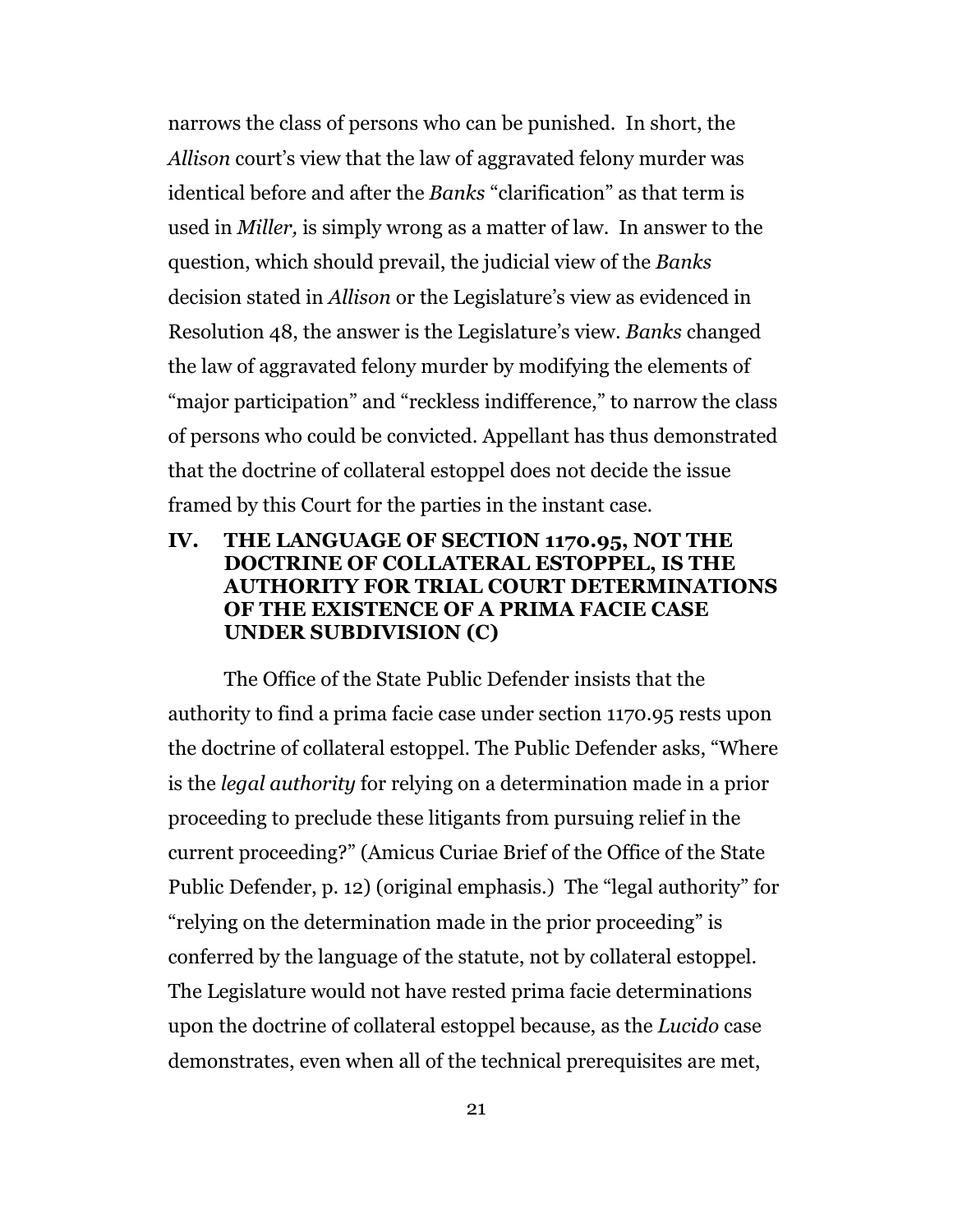the court may as a matter of public policy decide not to apply it. (*Lucido, supra*, 51 Cal.3d at p. 343.) The Legislature would not be likely to create a lenity procedure and then leave it to the trial courts to decide when it "should be applied in a particular setting" based upon public policy. (*Lucido, supra,* 51 Cal.3d at p. 343.)

Penal Code section 1170.95 creates a procedure that extends the changes in the law of murder to defendants whose cases are final on appeal.<sup>2</sup> At Step One, the petitioner must demonstrate that he is eligible for the procedure in Step Two, i.e., a hearing. The instant case is concerned with establishing eligibility at Step One. The bar is set quite low at Step One in keeping with the Legislative intent that the procedures established by section 1170.95 shall be widely available to previously convicted defendants. (*People v. Lewis* (2020) 11 Cal.5th 952, 970-972. (*Lewis*); Stats. 2021, ch. 551, § 1(a)(2).)

To establish eligibility, the statute requires the petitioner to allege all of the allegations set forth in Penal Code section 1170.95,

<sup>2</sup>The statute effectively suspends the final claim preclusion branch of res judicata in order to allow the petitioner to state a prima facie case. The Public Defender's collateral estoppel argument contains a logical contradiction, i.e. the Legislature suspended the finality aspect of res judicata to allow a petition to be filed, but then expected the trial court's prima facie determination to be based upon a related branch of the doctrine, a collateral estoppel inquiry. Based upon this theory, the Santa Clara County Independent Defense Counsel advocates an evidentiary inquiry into the evidence presented at the prior trial that would go far beyond *Lewis*' holding that the inquiry at this stage is limited and does not involve discretionary fact finding or weighing of evidence. (Brief of Santa Clara County Independent Defense Counsel, pp. 35-59.) This review of evidence from the prior trial would invite courts to treat a section 1170.95 proceeding as a second appeal, which it is not. (Pen. Code § 1170.95,  $subd.$  (d)(3).)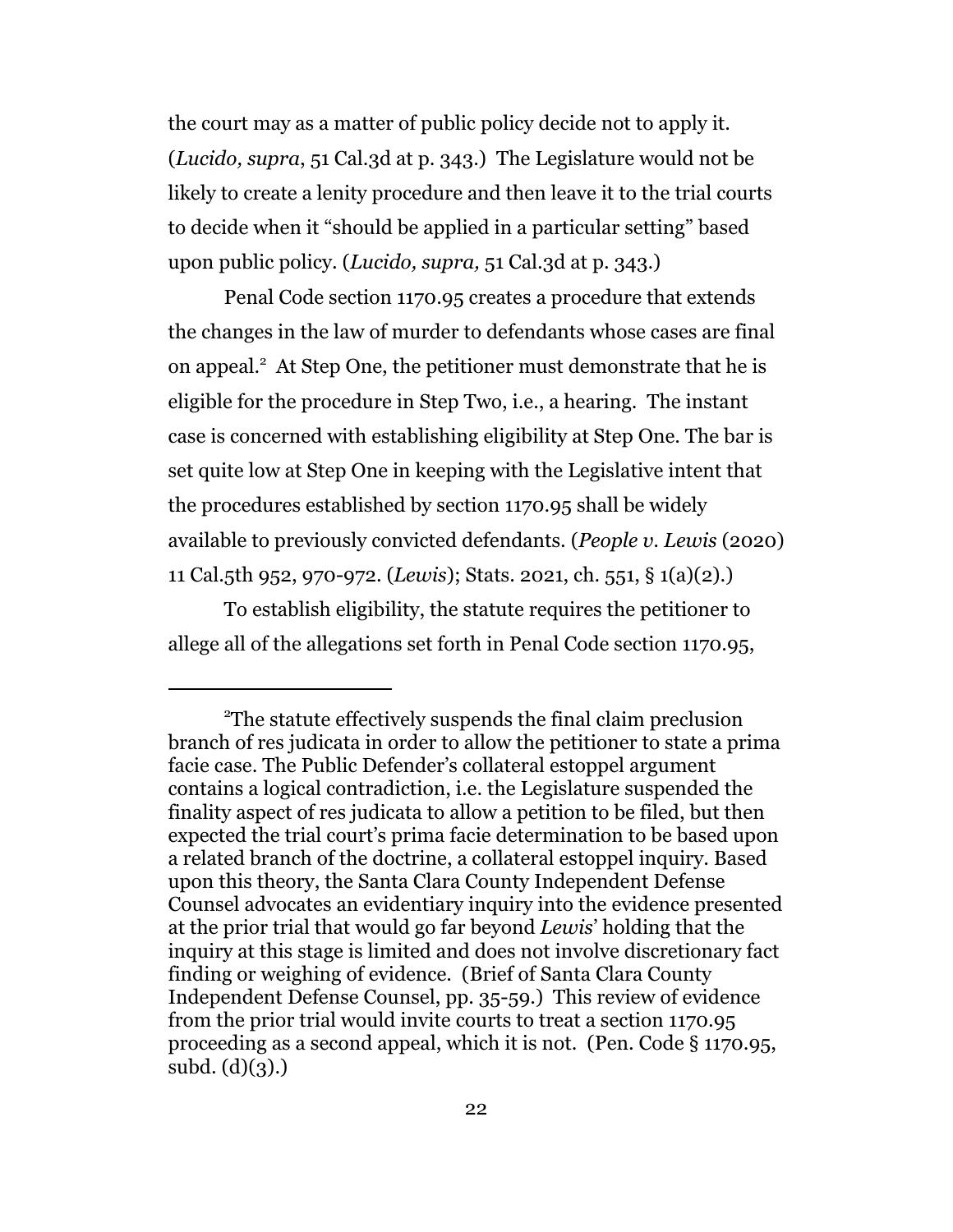subdivision (a)(1) - (3). (*Lewis*, *supra,* at pp. 970-971.) The statute then requires the trial court to determine whether the petitioner has made a prima facie case and therefore is eligible for the hearing in Step Two. (Pen. Code § 1170.95, subd. (c).) To find a prima facie case, the trial court must find all of the allegations in Penal Code section 1170.95, subdivision (a)(1) - (3) to be true. (*Ibid*.) This court held in *Lewis* that the trial court must initially regard these allegations as true at Step One, but the court may assess the credibility of these allegations based upon the record of conviction.<sup>3</sup> (*Ibid*.)

A careful reading of section 1170.95 demonstrates that the Legislature intended for the trial court to consider prior jury findings at the prima facie stage. In Penal Code section 1170.95, subdivision (d)(2), the Legislature stated that a prior exculpatory finding on major participation or reckless indifference must be given effect. Thus, a court must give effect to prior exculpatory findings.

But the Legislature also intended for courts to give effect to prior inculpatory findings at the prima facie stage as evidenced by the Legislature's decision not to open the section 1170.95 procedure to all previously convicted defendants. Rather, defendants must qualify for Step Two by, among other allegations, being able to make a true allegation that "[t]he petitioner could not be convicted of first or second degree murder because of changes to Section 188 or 189 made effective January 1, 2019." To determine whether the petitioner could not be convicted under the changes, it follows that

<sup>3</sup>The court may rely on "facts refuting" the allegations but cannot "engage in factfinding involving the weighing of evidence or the exercise of discretion." (*Id.* at p. 972.)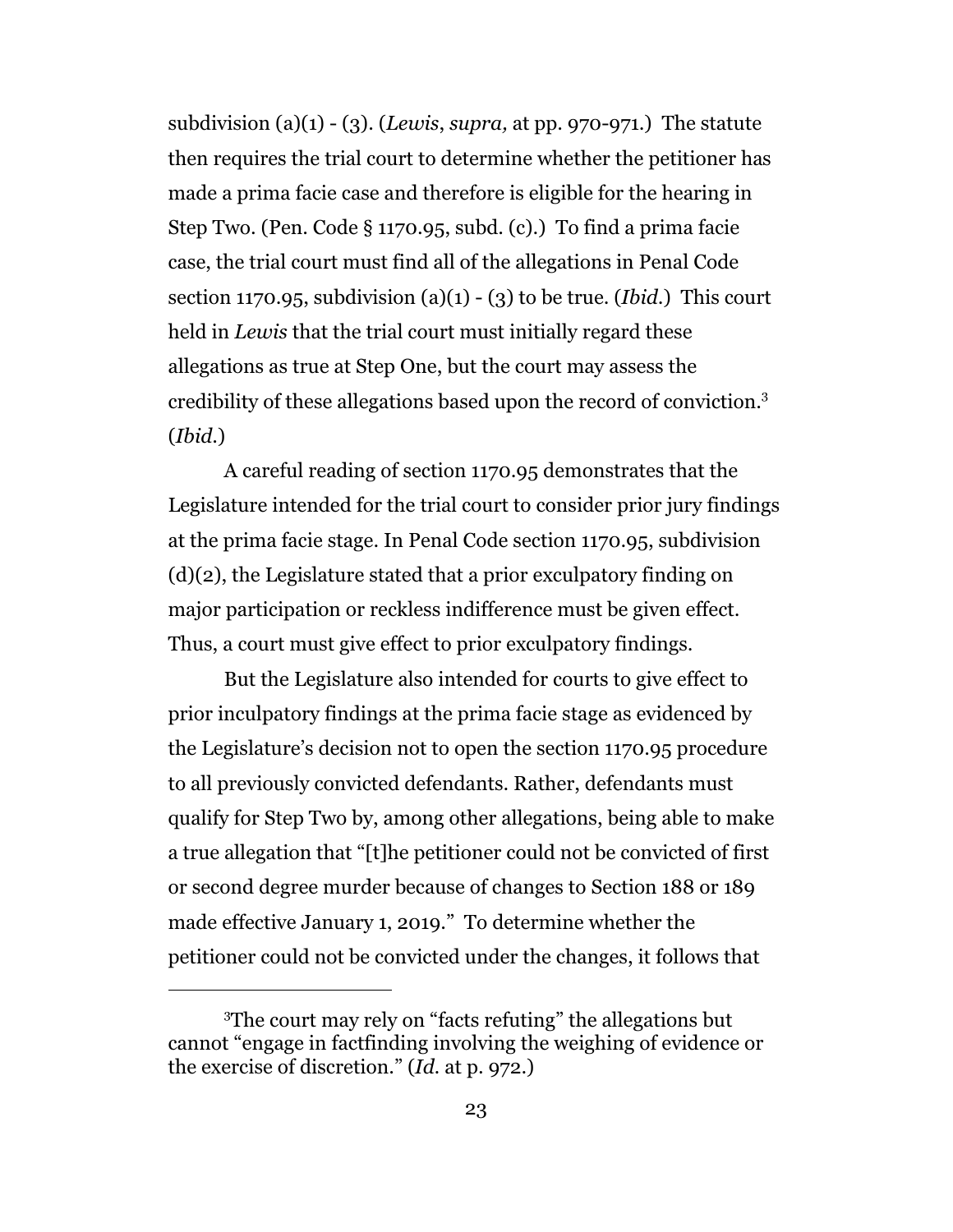the court must examine the prior jury findings in the record of conviction. If inculpatory findings show that the "could not now be convicted" allegation is not true, the court may find the petitioner has not stated a prima facie case. Taken together, these two aspects of the statute demonstrate that the Legislature intended for trial courts to give effect to the jury findings of previously convicted petitioners at Step One to determine eligibility for Step Two, where the proceedings are no longer bound by the prior jury findings.<sup>4</sup> Thus, the trial court's authority to give effect to the jury's prior findings at Step One is based upon the authority created by the statute, not upon the application of the doctrine of collateral estoppel as the Public Defender asserts. It is not necessary to go beyond the language of the statute to ascertain the Legislative intent for effect to be given to a "determination made in a prior proceeding." (Amicus Curiae Brief of the Office of the State Public Defender, p. 12)

What this means for pre-*Banks* and *Clark* petitioners is that their prior jury findings on the elements of "major participation" and "reckless indifference" do not bar them, as a matter of law, from making a truthful allegation that they cannot "be convicted of first or second degree murder because of the changes to section 188 or 189." Their allegation is truthful because their prior findings were made before the standards of *Banks* and *Clark* were articulated, therefore their jury findings are not based upon the narrower individual

<sup>4</sup> Step Two is not a second appellate review to determine if "substantial evidence" supports the prior jury findings. (Stats. 2021 ch. 551,  $\S 2$  subd. (d)(3).) Step Two is a de novo hearing on a record created by the parties who may introduce any evidence admissible under the Evidence Code. (*Ibid*.)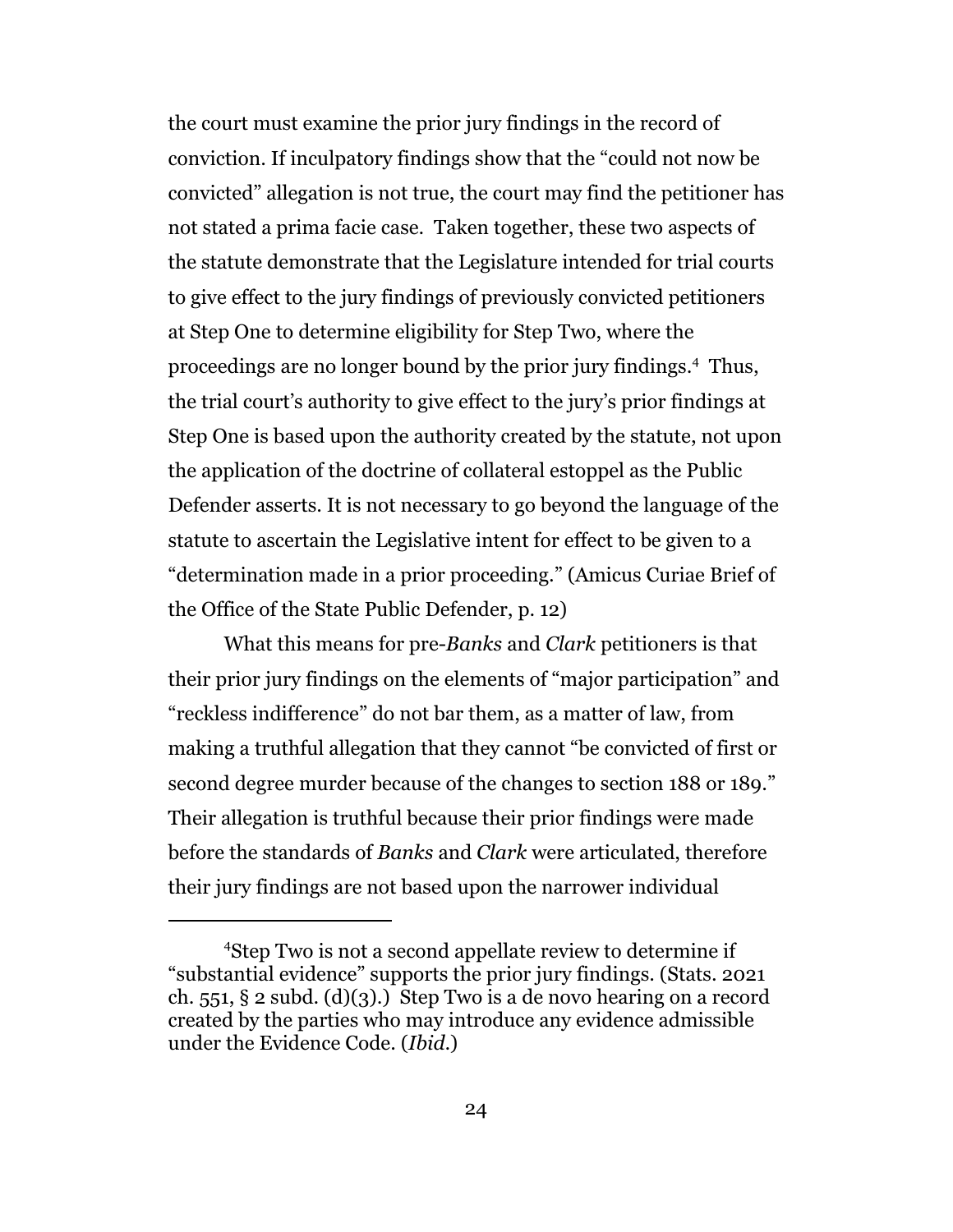culpability standard. As a matter of law, nothing in their prior jury findings contradicts their allegation that "[t]he petitioner could not be convicted of first or second degree murder because of changes to Section 188 or 189 made effective January 1, 2019." These petitioners are, therefore, eligible to go on to Step Two, the hearing step.

## **V. THE DOCTRINE OF COLLATERAL ESTOPPEL DOES NOT ELUCIDATE THE SUBSTANCE OF THE ELEMENTS OF AGGRAVATED FELONY MURDER UNDER SECTION 189, SUBDIVISION (E)(3)**

The issue in this case not only raises the question of what is the substance of pre-*Banks* and *Clark* jury findings, it also asks what is the substance of the findings that a court or a jury must make under Penal Code section 189, subdivision (e)(3), as amended by the Legislature. The collateral estoppel doctrine does not answer this question since, as appellant observed previously, the doctrine sheds no light on the substance of the *Banks* decision.

In Appellant's Brief on the Merits at page 31, appellant noted that by citing *Banks* in Resolution 48, the Legislature indicated that it understood the terms "major participant" and "acted with reckless indifference to human life" to be defined by the standards set out in *Banks*. (Sen. Conc. Res. No. 48. Stats. 2017 (2017-2018 Reg. Sess.) res. ch. 175, p. 1.) Thus, the language of section 189, subdivision (e) (3), "as described in subdivision (d) of Section 190.2," must mean that the *Banks* decision defines "major participant' and "acted with reckless indifference."

However, as appellant also noted previously, the courts do not understand "major participant" and "acted with reckless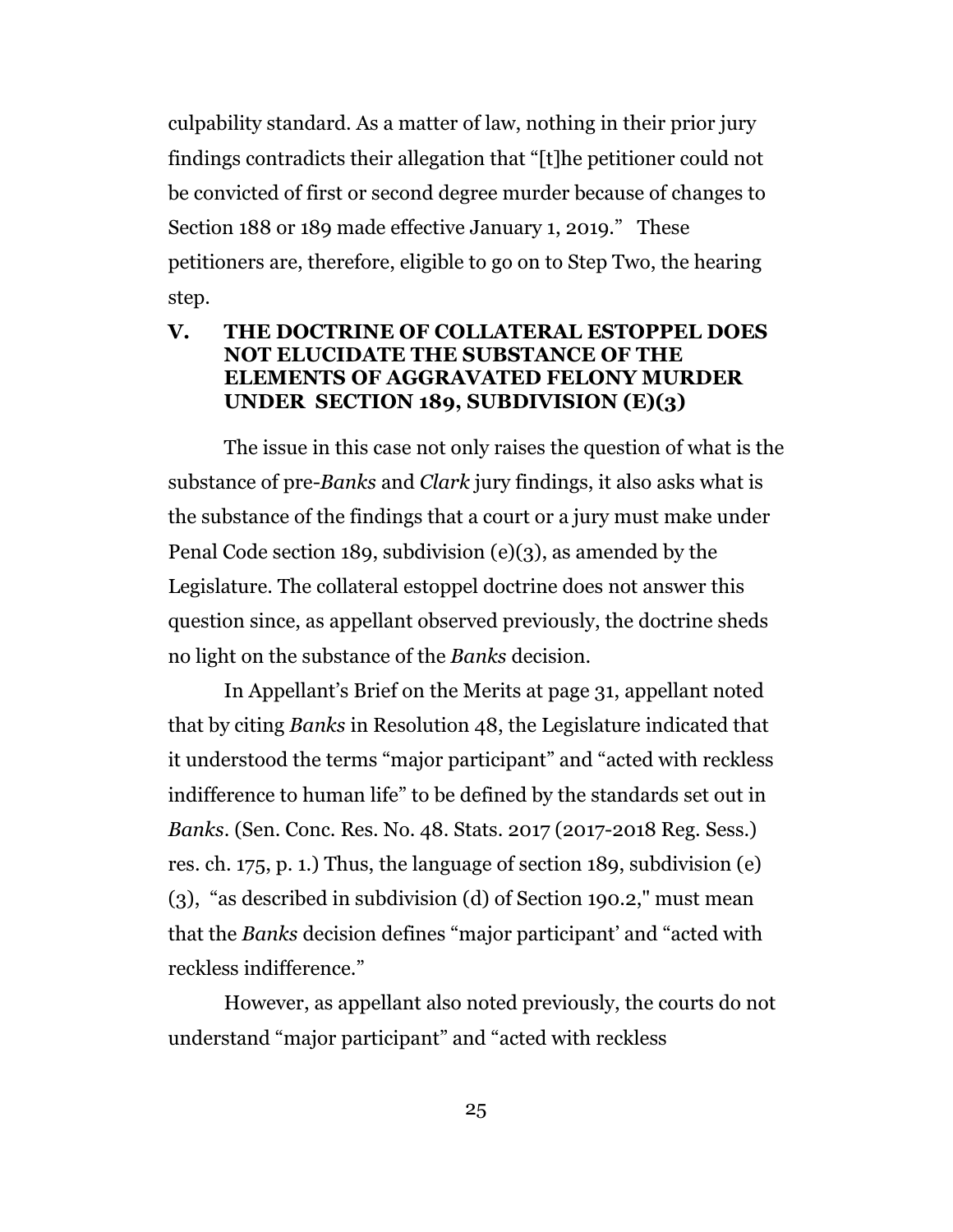indifference" as the Legislature understands them. Thus, according to the *Allison* court and the court in *People v. Price* (2017) 8 Cal.App.5th 409, 452 (*Price*), "Jury instructions regarding the mental state required for felony-murder special circumstances are not defective if they do not include *Banks* and *Clark* factors." (*Allison, supra*, 55 Cal.App.5gh at p. 457.) The *Price* and *Allison* courts can only be correct if section 189, subdivision (e)(3) does not incorporate the standard for finding "major participant" and "reckless indifference" set out in *Banks* and if, therefore, the Legislature did not intend for juries to be instructed on the principles of *Banks*.

In addition, according to respondent, the *Banks* standard consists, not of mandatory principles defining two of the elements of felony murder, but only of a "non-exclusive list of factors" which *"*did not modify the elements of felony murder special circumstance." (Answer Brief on the Merits, pp. 41, 45.) If respondent is correct, despite the statement in *Banks* that individual culpability, as defined in that opinion, is the standard that should guide juries in making true findings under section 190.2(d), section 189, subdivision  $(e)(3)$ does not incorporate the individual culpability standard for finding "major participant' and "reckless indifference" set out in *Banks.*  (*Banks, supra,* 61 Cal.4th at p. 804.) Rather, despite reference to *Banks* in Resolution 48, respondent's position asserts that the Legislature did not incorporate the *Banks* standard into section 189,  $subdivision(e)(3)$ .

Once again, the collateral estoppel doctrine, which focuses on the substance of prior litigation, has nothing to offer on the question of which standard the Legislature intended to adopt in section 189,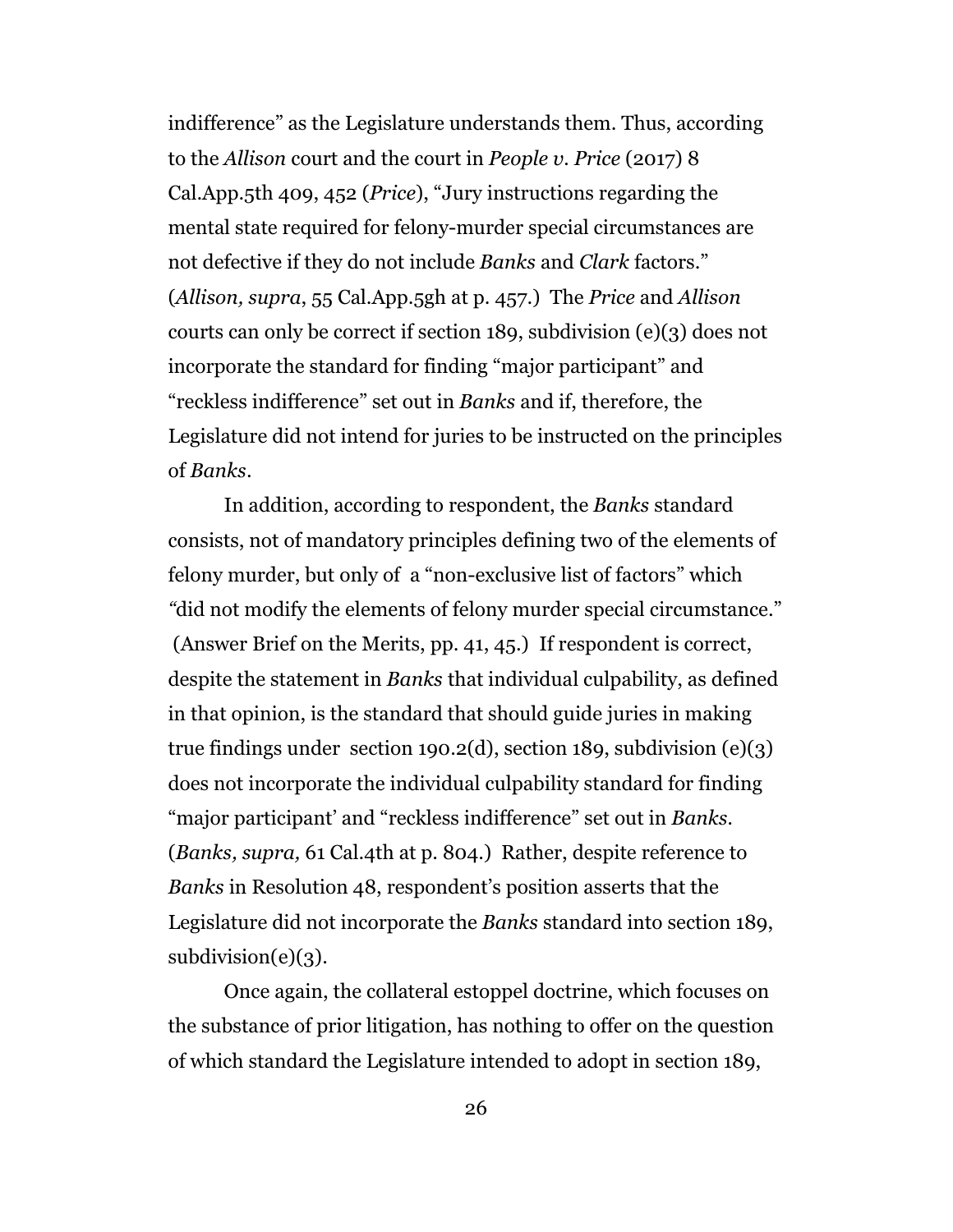subdivision (e)(3). Collateral estoppel also has nothing to offer on the question of whether the prosecution must prove "major participant" and "reckless indifference" beyond a reasonable doubt according to the *Banks* standard at a Penal Code section 1170.95, subdivision  $(d)(3)$  hearing. And collateral estoppel does not answer the question: do juries have to be instructed on the *Banks* standard in prosecutions under the amended statute for aggravated felony murder?

To answer these questions, one must first ascertain the substance of the *Banks* standard. Is it only a set of non-exclusive factors, as respondent asserts, or it is a set of principles that must be applied to ascertain individual culpability? The answer is the latter, rather than the former. At page 22 of Appellant's Brief on the Merits, appellant identified the principles that *Banks* held juries should apply in making findings on the "major participant" element and "reckless indifference" element of felony murder. (*Banks, supra*, 61 Cal.4th at p. 804.) These three principles focus on individual culpability.

First, juries must engage in an individualized inquiry which examines "the defendant's *personal* role in the crimes leading to the victim's death and weigh the defendant's individual responsibility for the loss of life, not just his vicarious responsibility for the underlying crime." (*Banks, supra*, p. 801, citing *Tison v. Arizona* (1987) 481 U.S. 137, 158 [107 S.Ct. 1676, 95 L.Ed.2d 127] (*Tison*).)

Second, juries must ask "'whether a defendant has knowingly engage[ed] in criminal activities known to carry a grave risk of death.'" (*Ibid*.) "The defendant must be aware of and willingly involved in the violent manner in which the particular offense is committed, demonstrating reckless indifference to the significant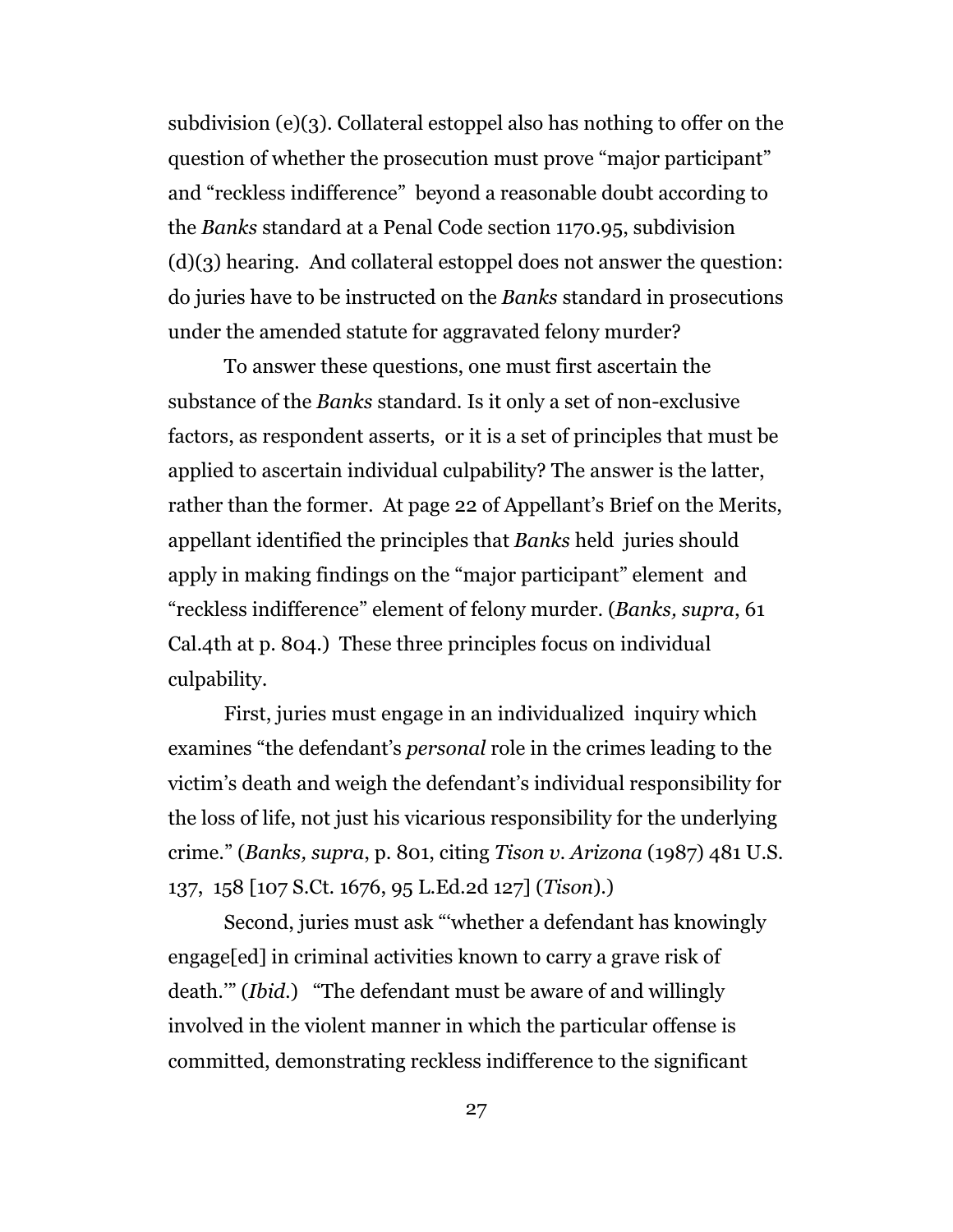risk of death his or her actions create." (*Ibid*.)

Third, " . . . a defendant's personal involvement must be substantial, greater than the actions of an ordinary aider and abettor to an ordinary felony murder . . . ." (*Id*. at pp. 801-802.)

Senate Resolution No. 48 answers the question of Legislative intent: the Legislature intended for triers of fact to be instructed on the foregoing principles in prosecutions for aggravated felony murder. The Legislature specifically found that it is fundamentally unfair to convict defendants of a greater crime "when their actual involvement was limited to a lesser crime." (Sen. Conc. Res. No. 48. Stats. 2017 (2017-2018 Reg. Sess.) res. ch. 175, p. 3.) The Legislature found that "judges and jurors" should be allowed to "apportion degrees of culpability." (*Ibid*.) The Legislature also recognized that prior to *Banks* "defendants in felony murder cases are not judged based on their level of intention or culpability . . . ." (*Id*. at p. 1.) The Legislature recognized that this Court held in *Banks* that the purpose of the "major participant" and "reckless indifference" elements of aggravated felony murder are meant to identify and punish more severely those defendants whose personal conduct in the commission of the underlying felony is more culpable than simply commission of the felony. (*Id*. at p. 2.) Resolution 48 supports the inference that the Legislature intended for these three *Banks* principles of individual culpability to be the law of section 189, subdivision (e)(3). Thus, juries should be instructed on these principles, and that judges should apply them in subdivision $(d)(3)$  hearings.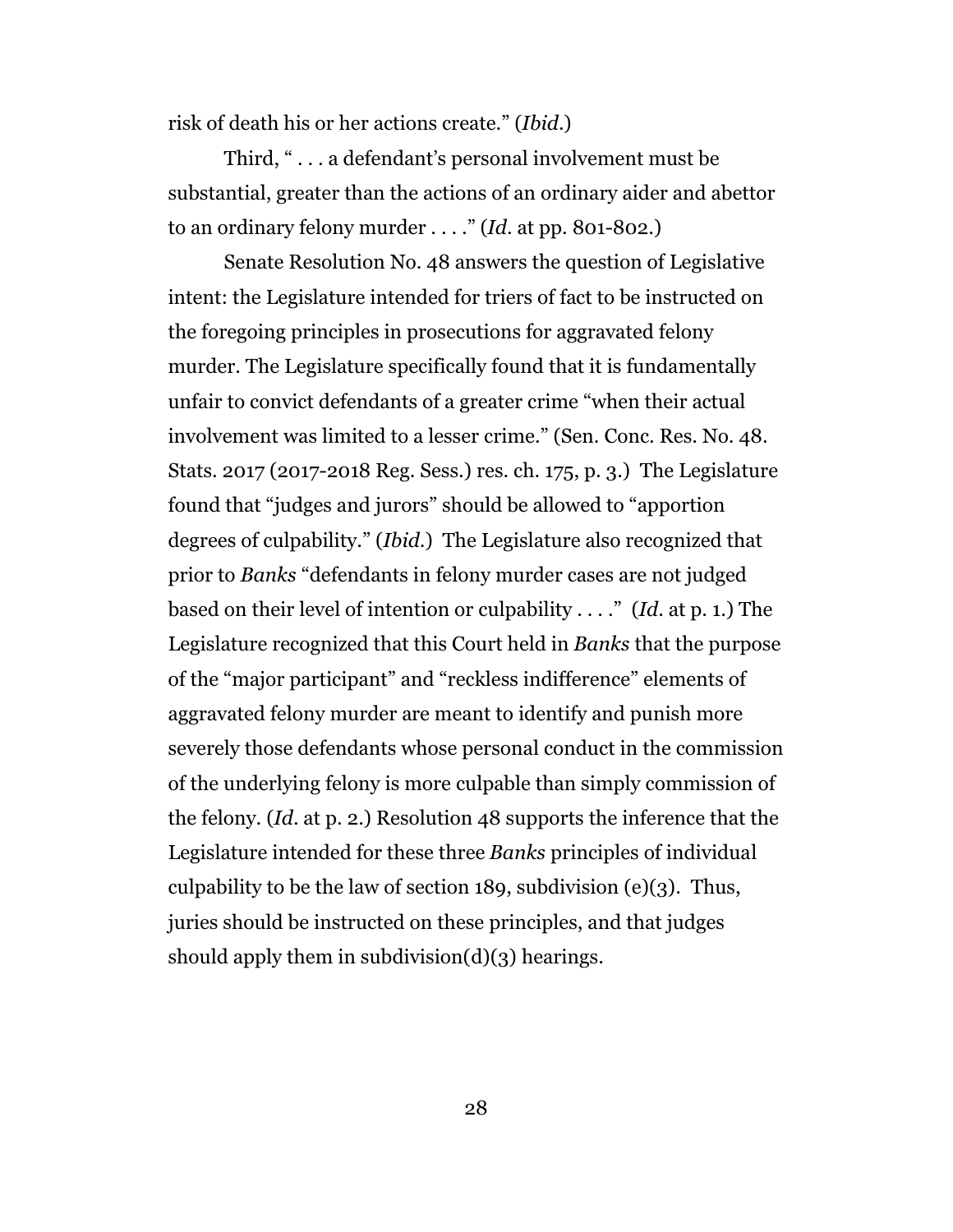## **VI. THE PUBLIC POLICY UNDERLYING SECTION 1170.95 DEMONSTRATES THAT THE LEGISLATURE INTENDED FOR** *PRE-BANKS* **AND** *CLARK*  **PETITIONERS TO HAVE THE BENEFIT OF THE HEARING STEP**

As appellant has demonstrated, the answer to whether pre-*Banks* and *Clark* special circumstances findings preclude a petitioner from stating a prima facie case can only be answered by this Court on the basis of the substance of the *Banks* opinion. The doctrine of collateral estoppel, a form of res judicata, does not answer this question as appellant has demonstrated. Moreover, the court's reluctance to give effect to *Banks* is grounded on res judicata principles which conflict with the Legislative policy that underlies section 1170.95.

The court's view that *Banks* did not change the law rests upon the finality and stability of judgments policy. The judicial view that *Banks* did not change the law of aggravated felony murder allows the courts to continue to preserve the existing judgments in these cases. Preserving the existing judgments implements stability and finality of judgments. This is the important and beneficial public policy which underlies most appellate rules and doctrines and which, for the most part, makes it difficult to overturn judgments on appeal in both civil and criminal law. This finality of judgments policy prevents inconsistent verdicts, allows for stability of verdicts, and preserves public confidence in the fact finding procedures of our legal system.<sup>5</sup> (See e.g.*, Fireman's Fund Ins. Co. v. Workers' Comp.*

<sup>5</sup>Appellant's observations about the stability of judgments policy recognizes its importance in our legal system and is not intended as a criticism of that policy in any way.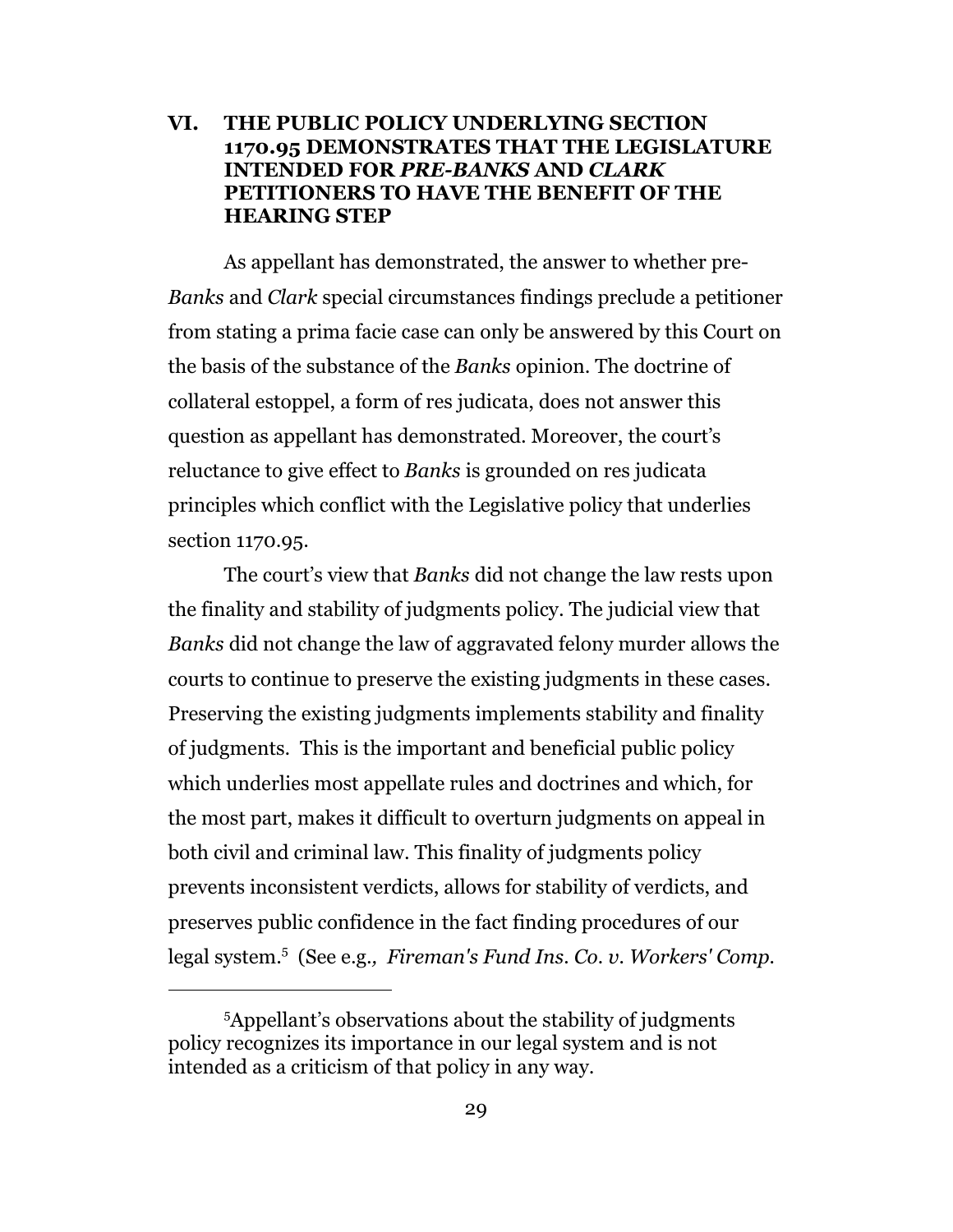*Appeals Bd.* (2010) 181 Cal. App. 4th 752, 771 [importance of deferring to prior judgments and preserving finality of judicial proceedings].)

However, section 1170.95 is grounded on different, but also very important public policies, that conflict with the stability of judgments policy. The Legislature enacted section 1170.95 to promote three policies: punishment based upon individual culpability, easing prison overcrowding, and saving taxpayer dollars on overlong incarcerations. (Sen. Conc. Res. No. 48. Stats. 2017 (2017-2018 Reg. Sess.) res. ch. 175, p. 1.) The stability of judgments policy, which the courts of appeal are implementing in their approach to *Banks*, is fundamentally at odds with the Legislature's objectives. All of these public policies are important in their respective contexts, judicial and legislative. But here, the judicial approach, which appellant has demonstrated is based upon a misunderstanding of the term "clarification," should not prevail because it removes a class of petitioners from the opportunity for a hearing which the Legislature intended for them to have. As this Court stated in *Lewis*, "The judiciary, in reviewing statutes enacted by the Legislature, may not undertake to evaluate the wisdom of the policies embodied in such legislation; absent a constitutional prohibition, the choice among competing policy considerations in enacting laws is a legislative function." (*Lewis, supra,* 11 Cal.5th at p. 969, quoting *Superior Court v. County of Mendocino* (1996) 13 Cal. 4th 45, 53.) Pre-*Banks* and *Clark* special circumstances findings were not made under the narrow standard of personal culpability that is now the standard for "major participant" and "reckless indifference." These petitioners can truthfully allege that they "could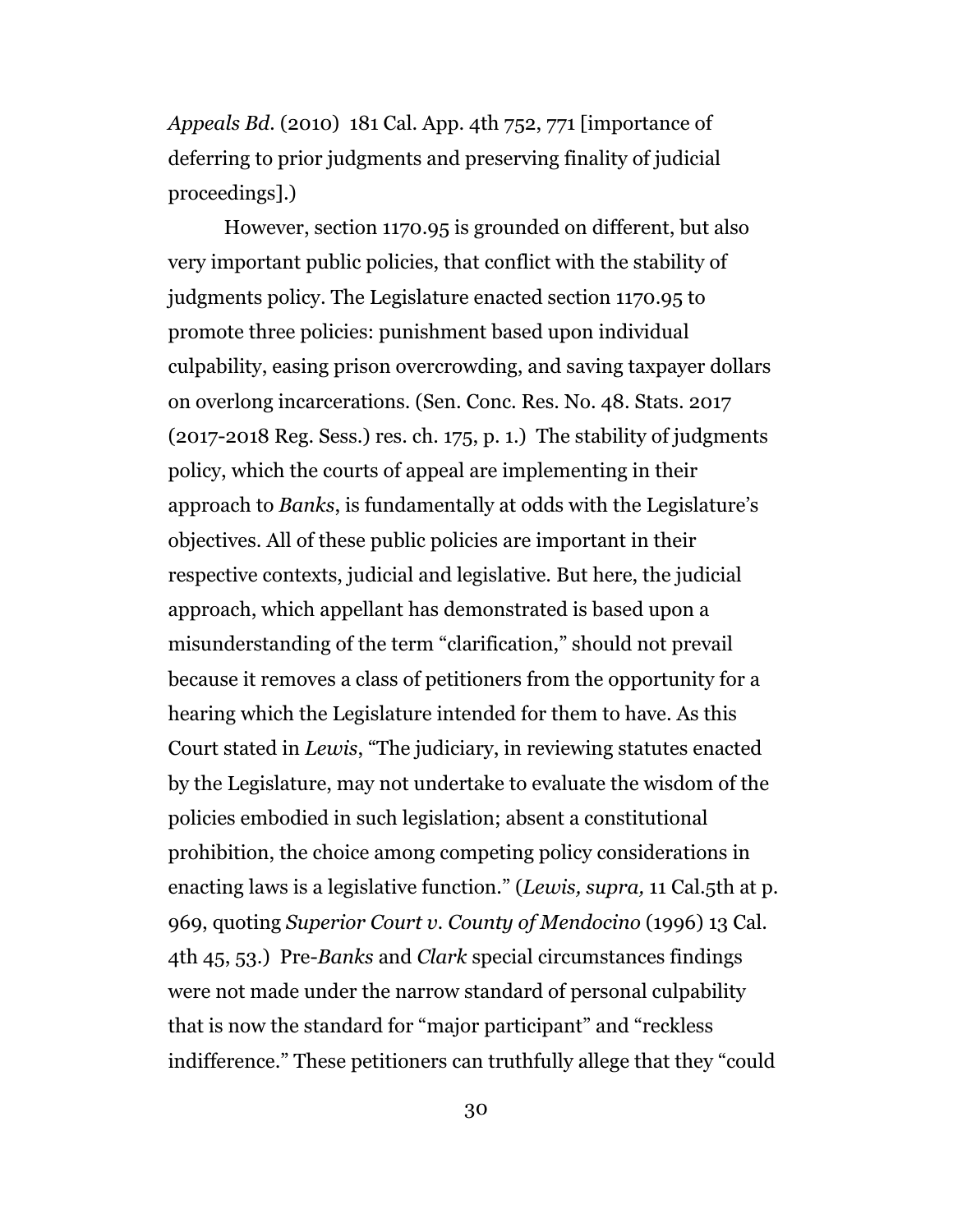not be convicted of first or second degree murder because of changes to Section 188 or 189 made effective January 1, 2019." (Pen. Code § 1170.95, subd. (a)(3).) These petitioners are entitled to the hearing step created by Penal Code section 1170.95, subdivision (d)(3). The doctrine of collateral estoppel does not answer any of these important questions and should not be the basis for this Court's decision in this case.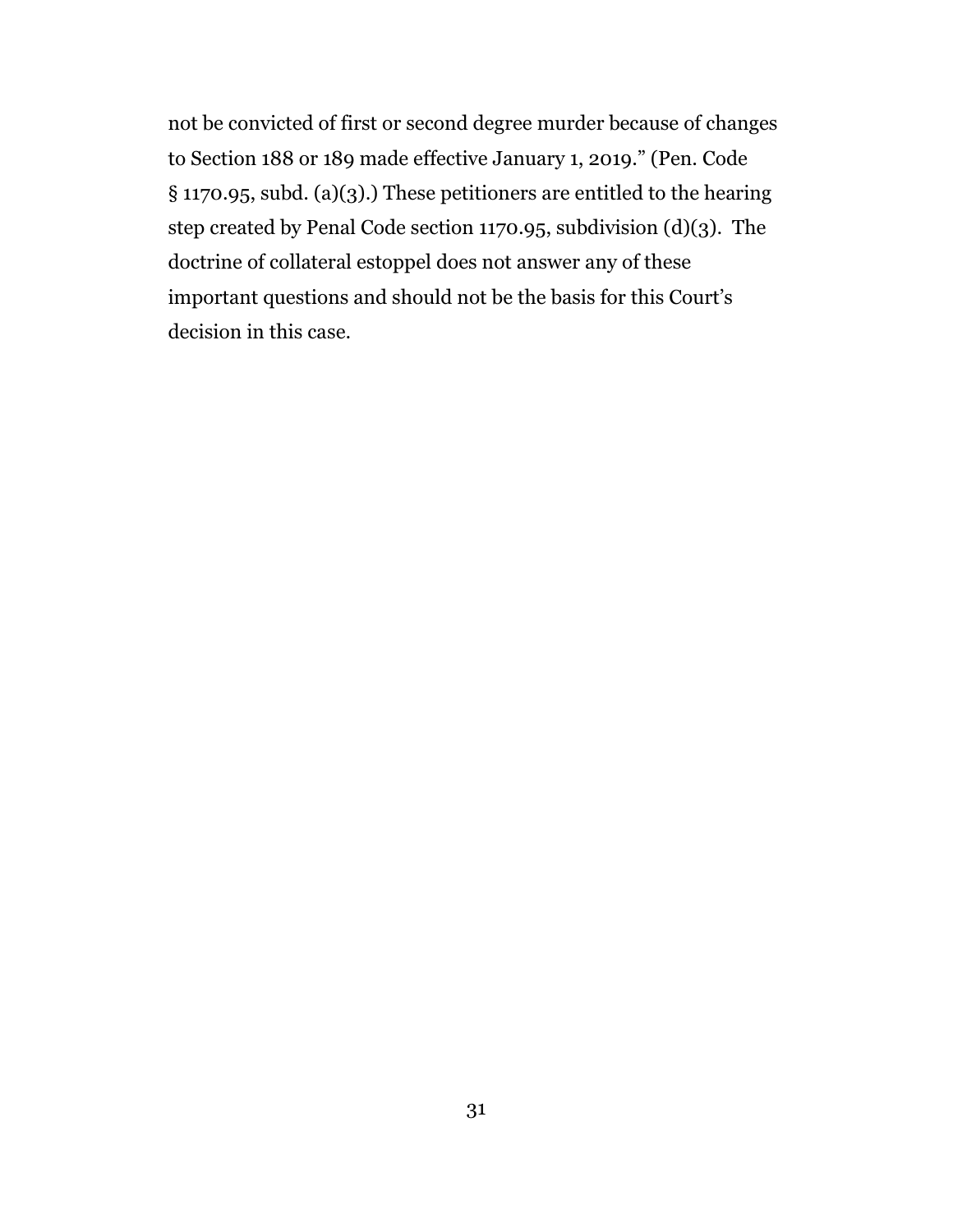#### **CONCLUSION**

The trial court improperly dismissed appellant's section 1170.95 petition based upon his 2014 pre-*Banks* and *Clark* special circumstances findings. When the Legislature amended Penal Code section 189, subdivision (e)(3), it incorporated into the statute the narrower application of the elements of special-circumstances felony murder "as described in subdivision (d) of Penal Code section 190.2" which incorporates the *Tison-Enmund* continuum standard as explained in *Banks* and applied in *Clark*. Appellant correctly alleged pursuant to Penal Code section 1170.95, subdivision (a) that he could not be convicted of first or second degree murder because of changes to section 188 or 189 made effective January 1, 2019. His petition should be reinstated, an order to show cause issued, and a hearing set within sixty days. (Pen. Code § 1170.95, subds. (c) and (d).) Respectfully submitted,

Dated: December 10, 2021

Deborah Hawkins

Deborah L. Hawkins Counsel for Appellant Christopher Strong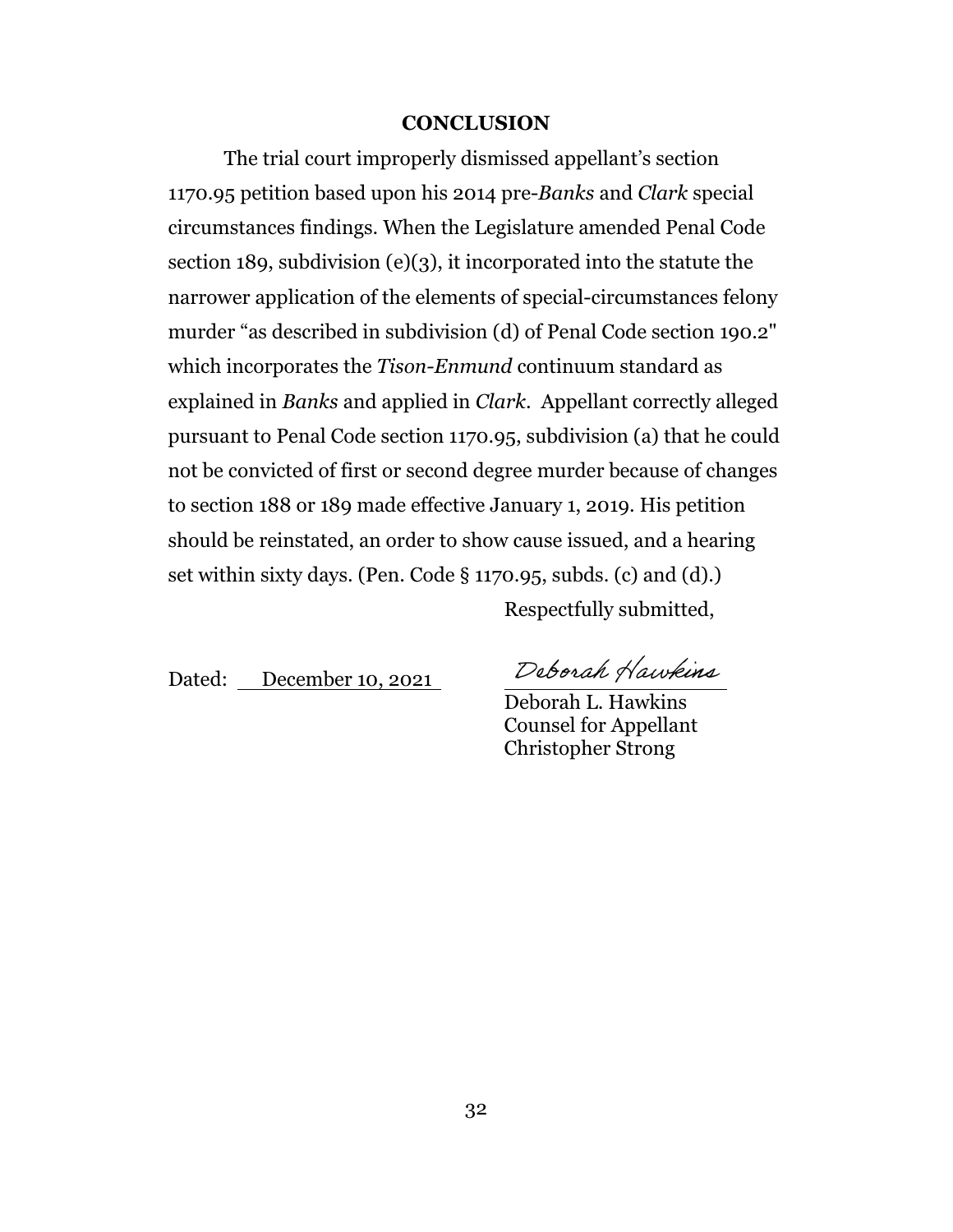#### **CERTIFICATE OF WORD COUNT**

California Rules of Court, rule 8.204(c)(1) and rule 8.520(b)(1) states that a reply brief produced on a computer must not exceed 8,400 words Word Perfect states that the foregoing Appellant's Answer Brief to Amici Curiae contains 7,375 words.

I declare under penalty of perjury and the laws of the state of California that the foregoing is true and correct.

Executed on December 10, 2021, at Escondido, California.

 $\epsilon$ 

Deborah L. Hawkins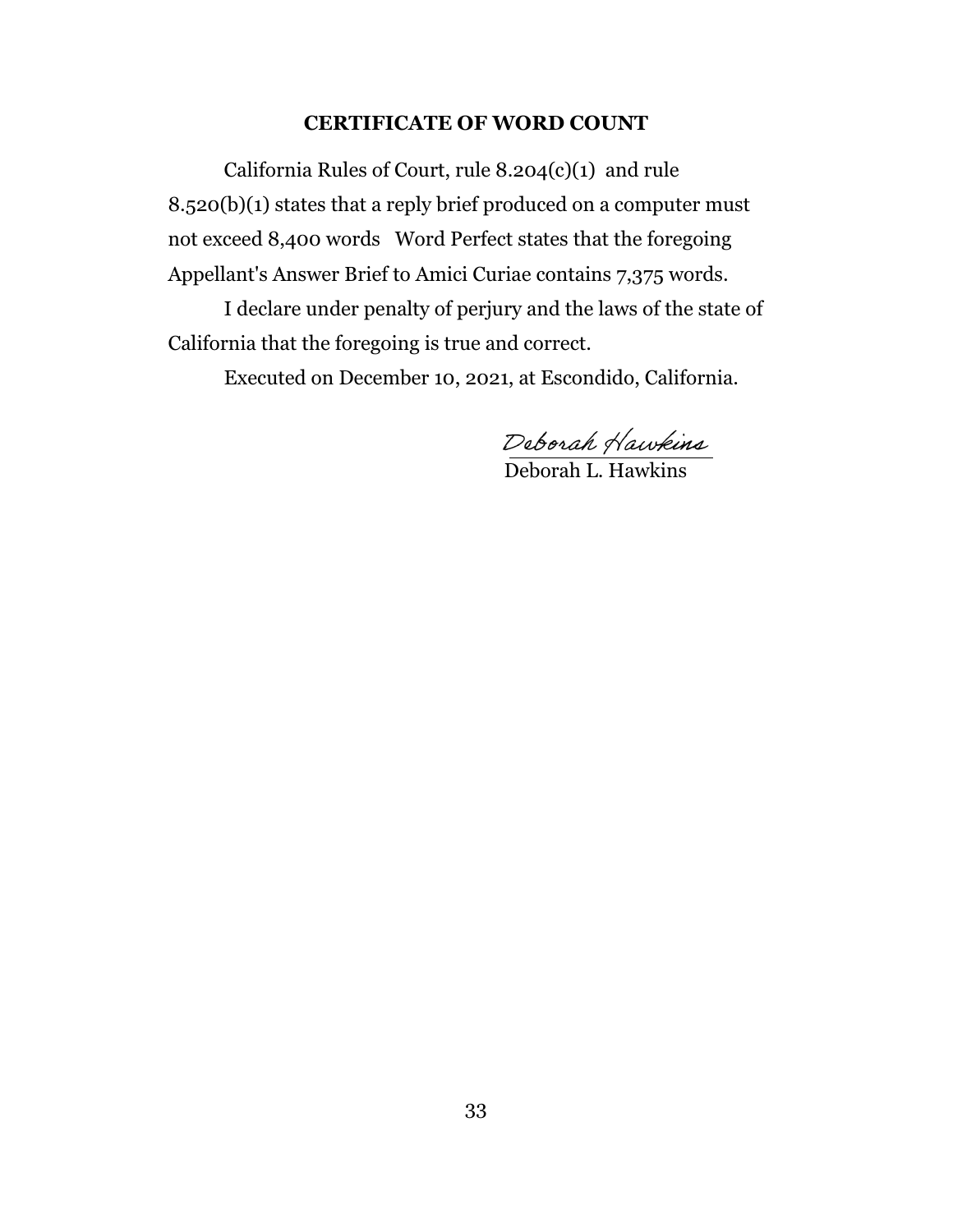Case Name: People v. Strong Case No. S266606

## **DECLARATION OF SERVICE**

I, the undersigned, say: I am over 18 years of age, employed in the County of San Diego, California, and not a party to the subject cause. My business address is 1637 E. Valley Parkway PMB 135, Escondido, California 92027.

On December 10, 2021, I served the attached

Appellant's Rely Brief to Amici Curiae

of which a true and correct copy of the document filed in the cause is served by TrueFiling or by United States Mail by placing a copy thereof in a separate envelope for each addressee named hereafter, addressed to each such addressee respectively as follows:

Jorge E. Navarrete, Clerk California Supreme Court Room 1295 350 McAllister Street San Francisco, California 94102 (electronic)

Andrea K. Wallin-Rohmann Court of Appeal, Third District 914 Capitol Mall, 4th Floor Sacramento, California 95814 (electronic)

Office of The Attorney General 1300 "I" Street P.O. Box 944255 Sacramento, California 94244-2550 (electronic)

The Hon. Patrick Marlett, Judge of the Superior Court Sacramento County 720 9th Street Sacramento California 95814 (U.S. Mail)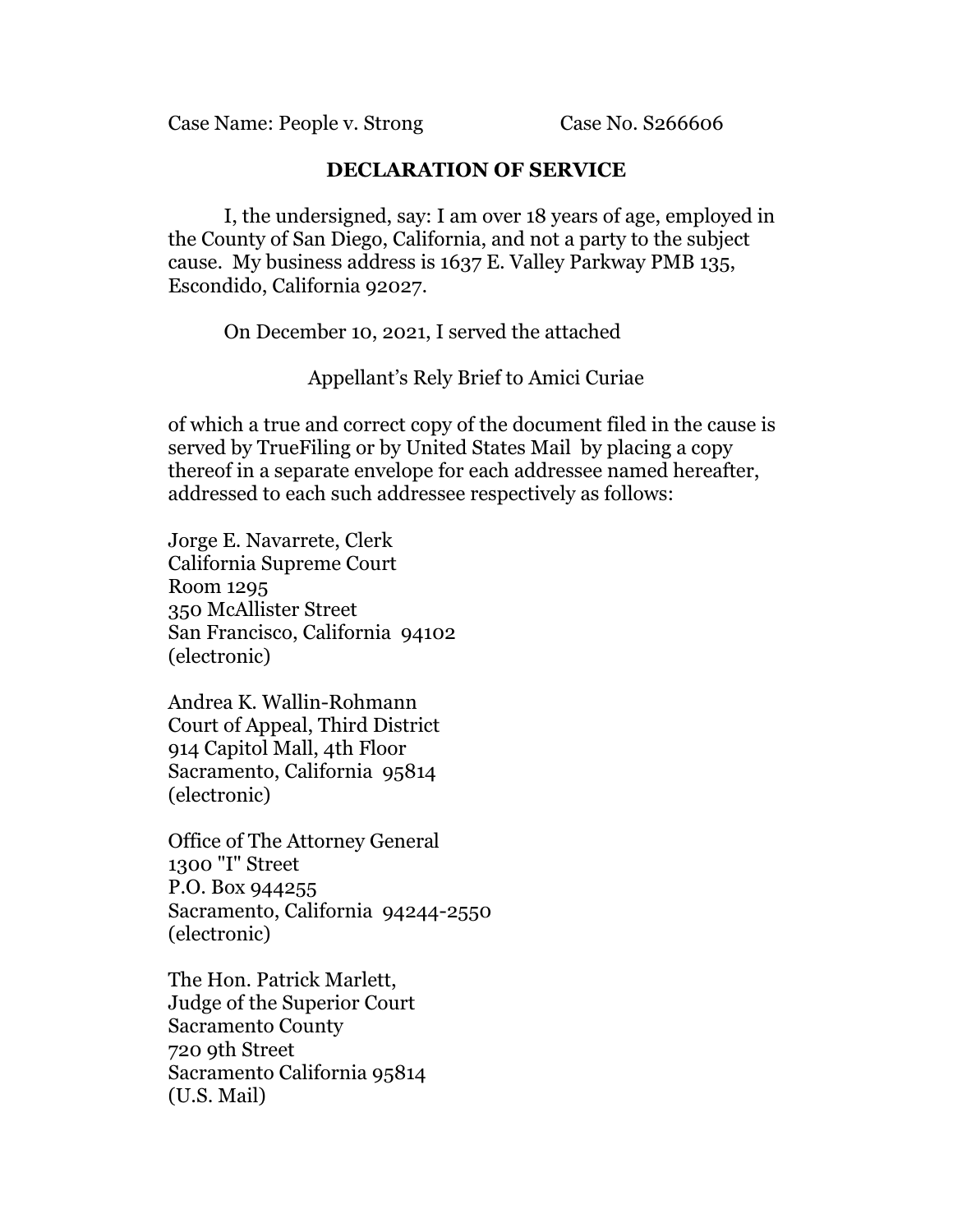Jonathan E. Demson Attorney At Law 1158 26<sup>th</sup> Street #291 Santa Monica, California 90403 [jedlaw@me.com](mailto:jedlaw@me.com) (electronic)

Michelle May Peterson P.O. Box 387 Salem, MA 01970-0487 [may111072@gmail.com](mailto:may111072@gmail.com) (electronic)

A.J. Kutchins Office of the Public Defender 1111 Broadway, Suite 1000 Oakland, CA 94607 [aj.kutchins@ospd.ca.gov](mailto:aj.kutchins@ospd.ca.gov) (electronic)

Anne Marie Schubert, District Attorney c/0 Stefanie Mahaffey, Deputy 901 G Street Sacramento, California 95814 (U.S. Mail)

Elizabeth J. Smutz Staff Attorney Central California Appellate Program 2150 River Plaza Dr. Ste. 300 Sacramento, California 95833 (electronic)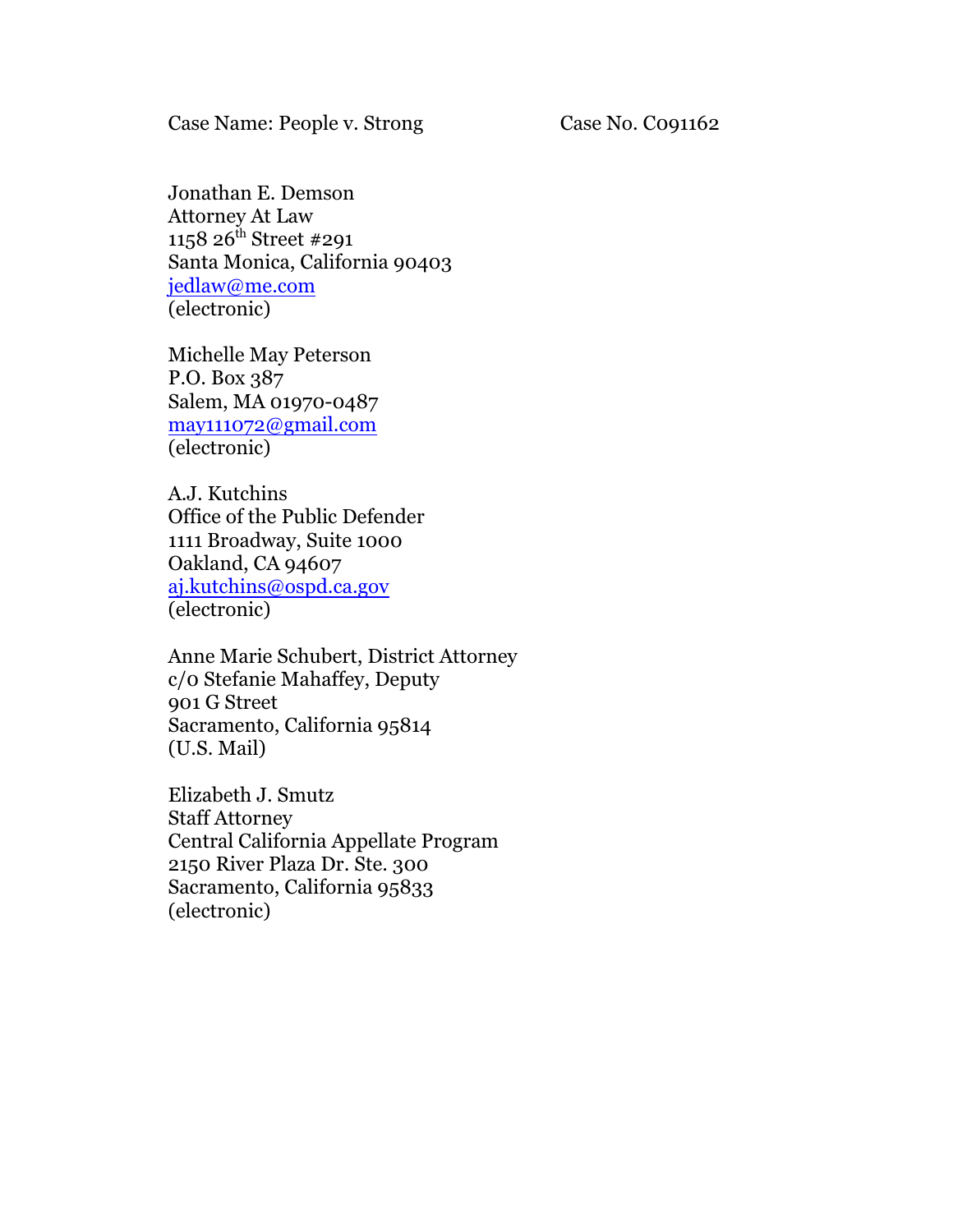Case Name: People v. Strong Case No. Co91162

Christopher Strong #AT4834 Salinas Valley State Prison P.O. Box 1050 Soledad, California 93960 (U.S. Mail)

Each document was filed through TrueFiling or deposited in the United States mail by me at Escondido, California, on December 10, 2021.

I declare under penalty of perjury that the foregoing is true and correct, and this declaration was executed at Escondido, California on December 10, 2021.

DEBORAH L. HAWKINS

Deborah Hawkins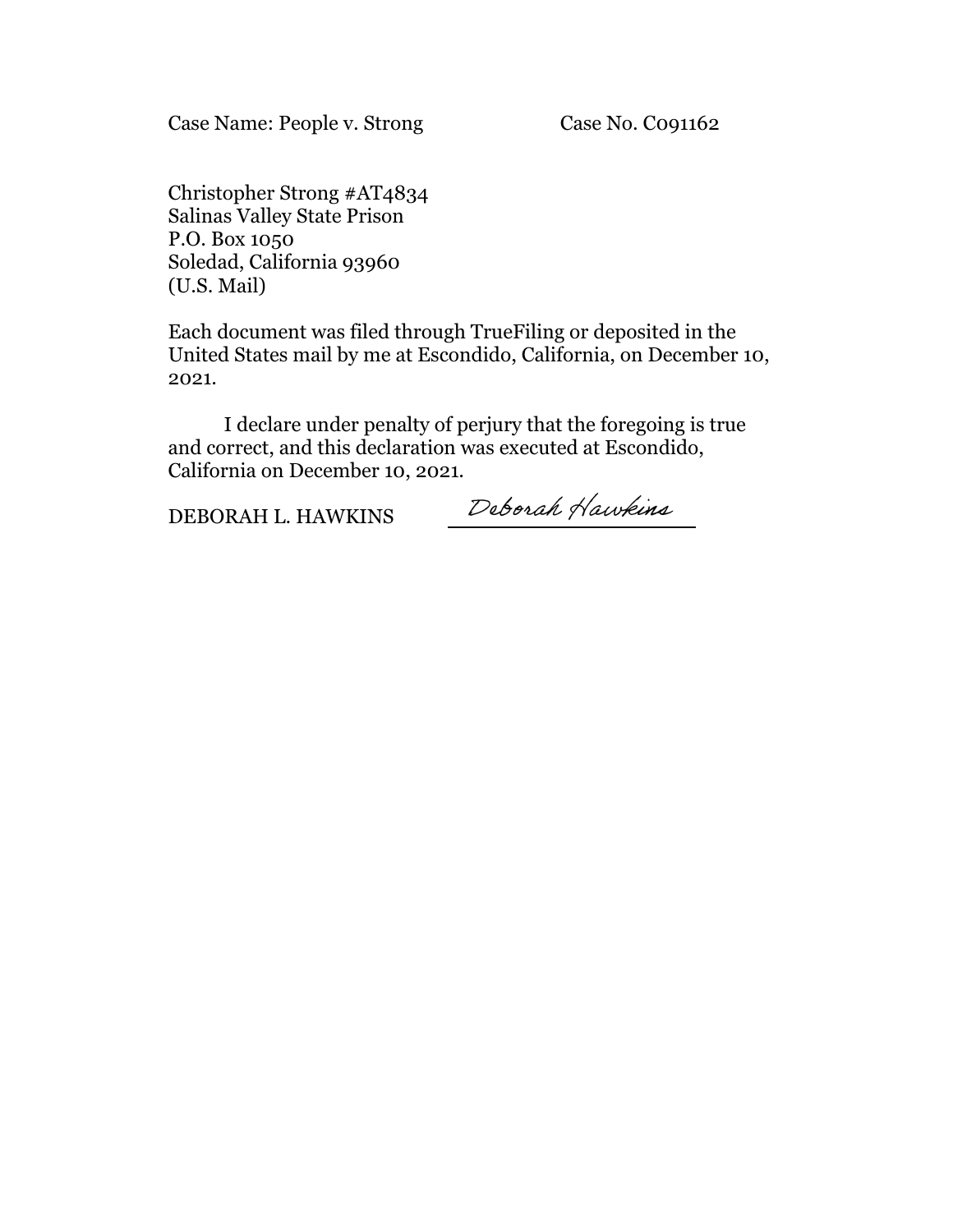# *PROOF OF SERVICE*

# **STATE OF CALIFORNIA**

Supreme Court of California

## **STATE OF CALIFORNIA**

Supreme Court of California

## Case Name:**PEOPLE v. STRONG** Case Number:**S266606** Lower Court Case Number:**C091162**

- 1. At the time of service I was at least 18 years of age and not a party to this legal action.
- 2. My email address used to e-serve: **dhawkins8350@gmail.com**
- 3. I served by email a copy of the following document(s) indicated below:

Title(s) of papers e-served:

| <b>Filing Type</b> | <b>Document Title</b>               |
|--------------------|-------------------------------------|
| <b>BRIEF</b>       | S0266606.STRONG.ANSWER.AMICI.CURIAE |

Service Recipients:

| <b>Person Served</b>                                                                                           | <b>Email Address</b>                                        | <b>Type</b> | Date /<br><b>Time</b>                |
|----------------------------------------------------------------------------------------------------------------|-------------------------------------------------------------|-------------|--------------------------------------|
| Diane Boggess<br>DOJ Sacramento/Fresno AWT Crim                                                                | Diane.Boggess@doj.ca.gov                                    | $e-$        | 12/10/2021<br>Serve 11:07:35<br>AM   |
| Michelle Peterson<br>Law Office of Michelle M. Peterson<br>111072                                              | $\text{may}111072$ @gmail.com                               | le-         | 12/10/2021<br>Serve 1 1:07:35<br>lАM |
| Eric Christoffersen<br>DOJ Sacramento/Fresno AWT Crim<br>186094                                                | $\text{Eric.Christoffersen} @ \text{doj.ca.gov} \text{le-}$ |             | 12/10/2021<br>Serve 11:07:35<br>AM   |
| Attorney Attorney General - Sacramento Office<br>Kenneth Sokoler, Supervising Deputy Attorney General          | sacawttruefiling@doj.ca.gov                                 | $e-$        | 12/10/2021<br>Serve 11:07:35<br>AM   |
| Deborah Hawkins<br>Attorney at Law<br>127133                                                                   | dhawkins $8350$ @gmail.com                                  | le-         | 12/10/2021<br>Serve 1 1:07:35<br>AM  |
| Albert Kutchins<br>Office of the State Public Defender<br>102322                                               | $ a $ . kutchins @ ospd.ca.gov                              | le-         | 12/10/2021<br>Servel11:07:35<br>AM   |
| Jonathan Demson<br>Attorney at Law<br>167758                                                                   | $\text{jedlaw}(a)$ me.com                                   | le-         | 12/10/2021<br>Serve 11:07:35<br>lАM  |
| Office Office Of The State Public Defender<br>Maria Jesus Morga, Senior Deputy State Public Defender<br>000000 | $ $ docketing@ospd.ca.gov                                   | le-         | 12/10/2021<br>Serve 11:07:35<br>AM   |

This proof of service was automatically created, submitted and signed on my behalf through my agreements with TrueFiling and its contents are true to the best of my information, knowledge, and belief.